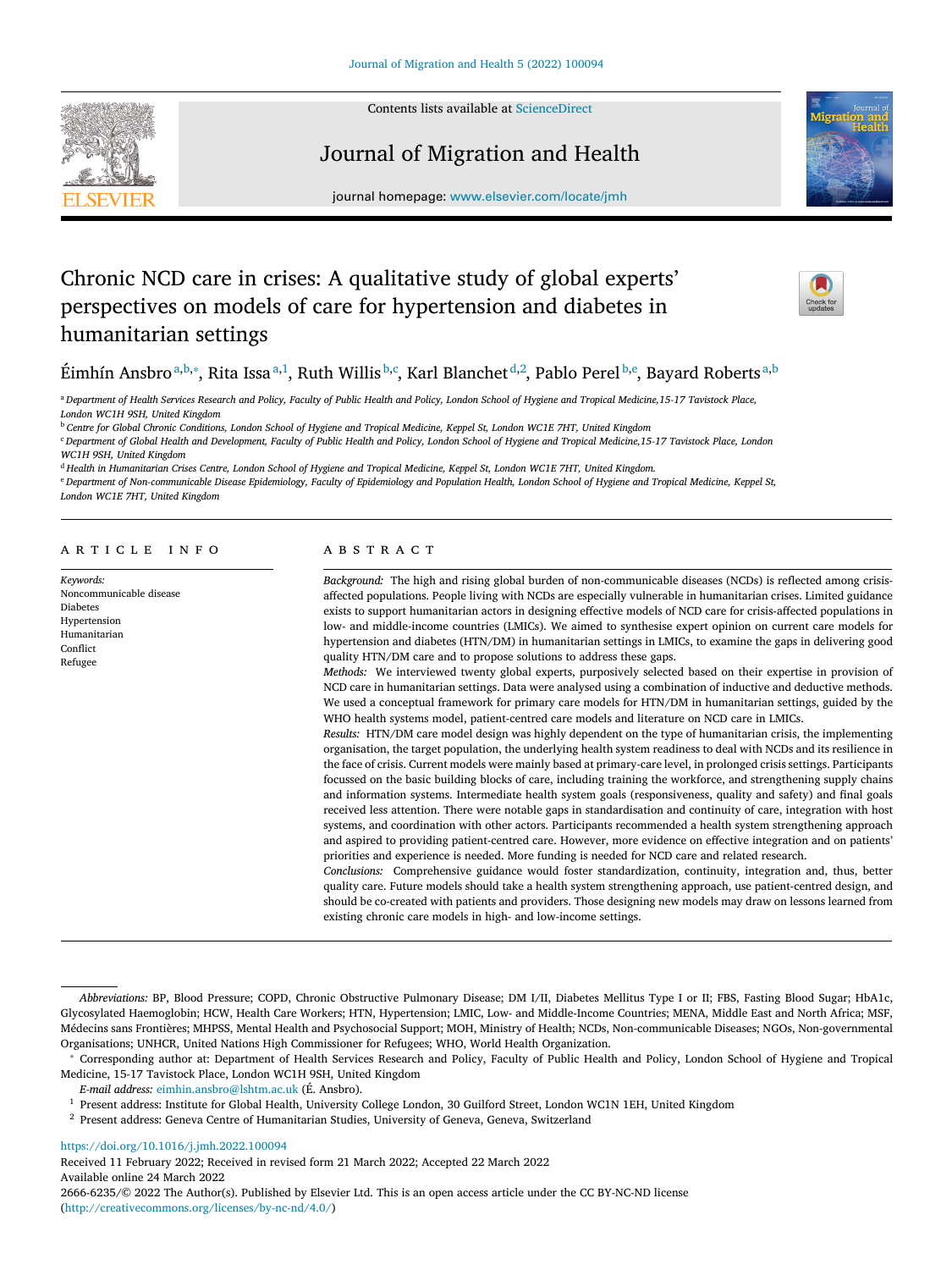## **1. Background**

Over 250 million people are estimated to be affected by humanitarian crises annually, including over 80 million people forcibly displaced from their homes as internally displaced persons (IDPs) or refugees [\(CRED,](#page-10-0) 2013; [CRED,](#page-10-0) 2018; [UNHCR,](#page-11-0) 2021). The high and rising global burden of non-communicable diseases (NCDs) is reflected among crisis-affected populations, and humanitarian crises increasingly occur in middle-income and urban settings where the NCD burden is significant [\(UNHCR,](#page-11-0) 2021; [Guterres](#page-10-0) and Spiegel, 2012; Dewachi et al., 2014). People living with NCDs are especially [vulnerable](#page-10-0) in humanitarian crises. Their access to essential NCD care and medicines may be limited by insecurity, population displacement, damaged health systems, interrupted supply chains and services, and irregular food supplies [\(Jobanputra](#page-11-0) et al., 2016; [Aebischer](#page-10-0) Perone et al., 2017; Slama et al., 2017). Thus, they are at increased risk of [experiencing](#page-11-0) acute exacerbations or complications of their NCD condition(s) [\(Hayman](#page-11-0) et al., 2015). In response, humanitarian actors have adapted humanitarian models of care, which traditionally provided acute care, focused largely on communicable diseases, to better address chronic NCDs.

The importance of models of care for NCDs has been highlighted in stable and high-income settings. Models of care may be broadly defined as the way health services are delivered to a person, population group or patient cohort (ACI, [2013\)](#page-10-0). They describe how best practice health care is delivered through different stages of a condition, injury or event, ensuring that the right care is delivered at the right time, in the right place, to the right person or group (ACI, [2013\)](#page-10-0). Care for chronic conditions in well-resourced settings has evolved from an acute, often hospital-based, physician-led, disease-focussed care model to an increasingly primary care-based, multi-disciplinary, patient-centred approach, embracing multimorbidity [\(Coleman](#page-10-0) et al., 2009; [Stokes](#page-11-0) et al., 2017; Low et al., [2011\)](#page-11-0). By contrast, NCD care continues to be focussed at hospital-level in many low and middle income country (LMIC) settings. Very limited guidance exists to support the design of effective models of NCD care for crisis-affected populations in LMICs [\(Ruby](#page-11-0) et al., 2015; [Ebrahim](#page-10-0) et al., 2013; [Jaung](#page-11-0) et al., 2021). Current NCD care models in crises are diverse, ranging from ad hoc responses to natural disasters to a de facto primary care system with electronic records in a stable refugee setting [\(Jaung](#page-11-0) et al., 2021).

The aim of this paper is to synthesise expert opinion describing current care models for hypertension and diabetes (HTN/DM) in humanitarian settings in LMICs, to examine the gaps in delivering good quality HTN/DM care and to propose solutions to address these gaps.

## **2. Methods**

#### *2.1. Study design*

We conducted semi-structured interviews with experts in the delivery of care for HTN/DM in humanitarian settings. We focussed on HTN/DM as tracer conditions, since they are highly prevalent, have measurable outcomes and are amenable to management at primary care level. Humanitarian crises were defined as events stemming from armed conflicts, natural disasters, or food insecurity that threaten the health and safety of a community [\(Buttenheim,](#page-10-0) 2009; [Blanchet](#page-10-0) et al., 2017).

#### *2.2. Conceptual framework*

To guide the overall study, a conceptual framework [\(Fig.](#page-2-0) 1) was developed, which drew on: (i) an adapted WHO model of health systems (including Penchansky and Thomas' elements of access and coverage) [\(WHO,](#page-11-0) 2007; [Penchansky](#page-11-0) and Thomas, 1981); (ii) a personcentred approach to healthcare [\(Stewart,](#page-11-0) 2001; [Levesque](#page-11-0) et al., 2013; [Cloninger,](#page-10-0) 2011; Nolte and [Anell,](#page-11-0) 2020); and (iii) existing literature on models of NCD care in LMICs [\(Bradley](#page-10-0) et al., 2007). The function of the framework was to help operationalize the concept of a model of care to

guide the development of study instruments, categorise data, shape the analysis and guide policy recommendations. For our purposes, the concept of a model of care served to illustrate the theoretical underpinning or motivations for organising care in a certain way and the specific elements necessary to deliver care [\(Stokes](#page-11-0) et al., 2017). It was not intended to identify or propose "off the shelf" or pre-defined packages or models of service delivery.

The WHO health systems framework includes overall goals or outcomes (responsiveness, improved health, improved efficiency and social and financial risk protection), which are achieved via intermediate goals (access, coverage, quality and safety) [\(WHO,](#page-11-0) 2007). We incorporated Penchansky and Thomas' elements of *access* into our conceptual framework, which also included measures of *coverage* (Penchansky and Thomas, 1981). WHO defines *[responsiveness](#page-11-0)* as the way in which individuals are treated and the environment in which they are treated, encompassing the individual's experience of contact with the health system [\(WHO,](#page-11-0) 2007). We adapted our definition of *responsiveness* from Papanicolas & Smith and initially included it as an intermediate outcome, downstream of access, coverage, quality and safety [\(Fig.](#page-2-0) 1) [\(Papanicolas](#page-11-0) and Smith, 2013; Fuhr et al., [2020\)](#page-10-0).

Since the WHO building blocks model does not capture the concept of patient-centeredness or the interaction between the formal health system and community- systems very well, we also included "demand side" and patient preference factors in the conceptual framework. These were drawn from economic models, social systems approaches to describing health systems and the burgeoning literature on quality of care in LMICs (Ensor and [Cooper,](#page-10-0) 2004; Kruk et al., [2018\)](#page-11-0). It was also informed by the "systems thinking" approach and on previous analyses of LMIC health systems and humanitarian responses to diabetes and hypertension. The individual components are defined in Supplementary File 1. The framework was further revised in light of our study findings.

#### *2.3. Participant selection and recruitment*

A list of potential participants ( $n = 48$ ) was compiled based on their expertise in provision of NCD care in humanitarian settings, including people from United Nations (UN) agencies, academia, international and national non-governmental organisations (NGOs) and advocacy groups. They were identified through our academic and humanitarian partners' networks and via a brief review of published and grey literature. Study partners were asked to rate participants for interview as high, medium or low in terms of both relevance and access. Greater weight was given to those who were directly involved in implementing NCD care in humanitarian setting(s) and/or who were not widely published, in order to document their experiences and opinions. A short list of thirty-one participants was invited via email.

## *2.4. Data collection*

An interview topic guide (Supplementary File 2), informed by our conceptual framework, was developed and piloted by the lead researcher (EA – female, English-speaking, academic clinician). Semistructured interviews were conducted in English via Skype and audio recorded by EA from February to April 2019. Written, informed consent was received from all participants.

#### *2.5. Data management and analysis*

Interviews were transcribed verbatim by EA and RI. Transcripts were de-identified and imported into QSR NVivo 10® for analysis. A thematic approach was used to analyse the data, following Braun and Clarke [\(Bradley](#page-10-0) et al., 2007), iteratively combining inductive and deductive methods.

Transcripts were read in their entirety. Analysis steps involved: (i) Deductive analysis coding to the key elements of the conceptual framework [\(Fig.](#page-2-0) 1) (EA, RI); (ii) Inductive analysis seeking to elicit new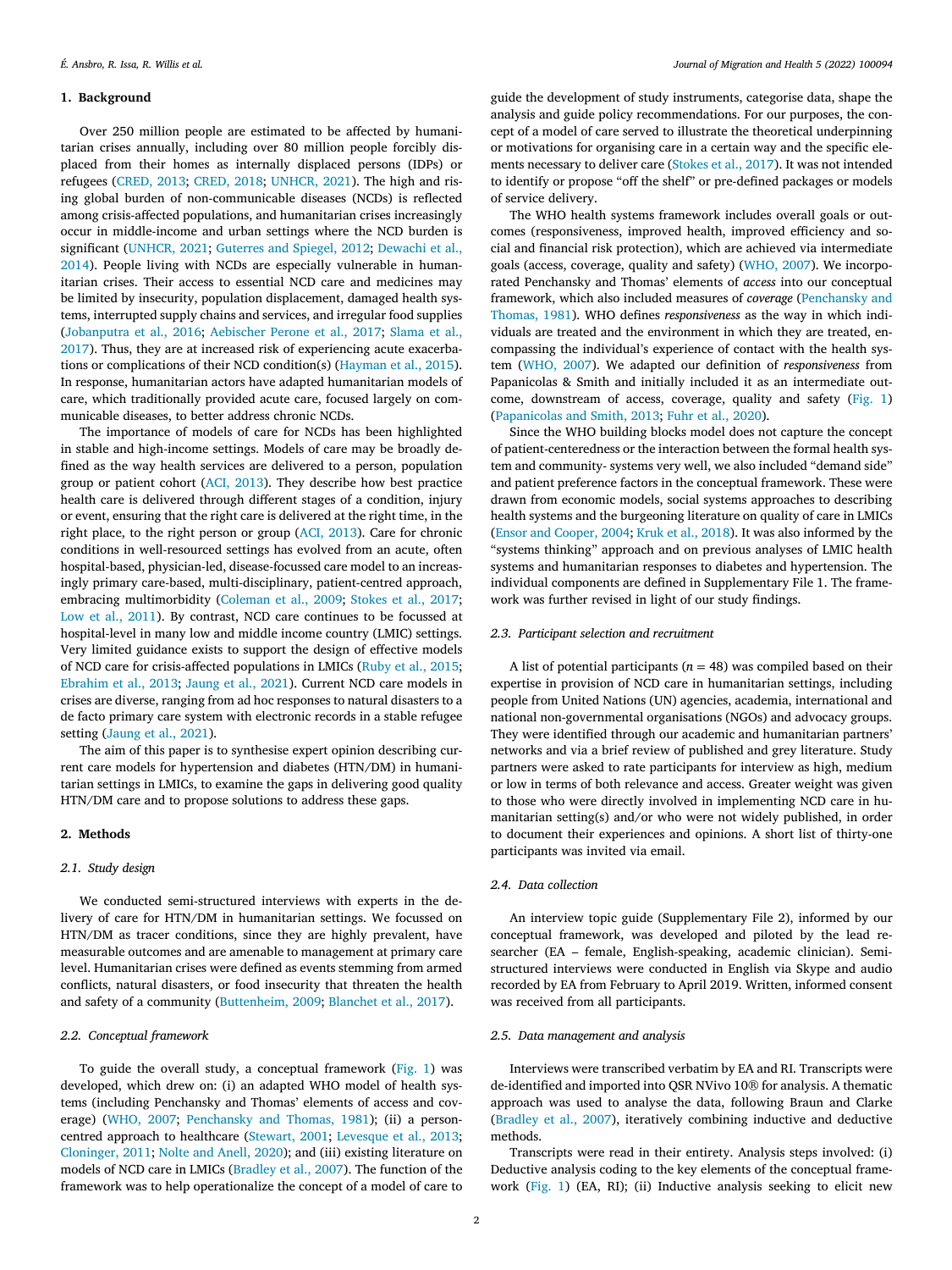<span id="page-2-0"></span>

**Fig. 1.** Framework for analysis of models of care for diabetes and hypertension in humanitarian settings

<sup>∗</sup>These elements were added to the original conceptual framework (available in Supplementary File 1) based on our study findings, and will be expanded on in the text below.

| Characteristic           | Number         |
|--------------------------|----------------|
| <b>Organisation Type</b> |                |
| Academic                 | 5              |
| Advocacy                 | $\overline{2}$ |
| NGO - International      | 8              |
| NGO - National           | 1              |
| <b>UN Agency</b>         | 4              |
| Gender                   |                |
| Female                   | 10             |
| Male                     | 10             |
| TOTAL                    | 20             |

**Table 1**

themes or unexpected findings, which were then examined for robustness in relation to the research question and to existing literature, and incorporated into the coding framework if found to be robust (EA, RI, RW); (iii) Comparison of findings across sub-groups [participants from academia, UN agencies and NGOs] (EA, RI, RW). Throughout analysis, negative cases or exceptions were examined to test emerging themes and to explore why these cases were different. Core codes were developed applying constant comparative analyses toward categories. Finally, emerging findings were examined to ensure against the insertion of preconceived assumptions. The coding tree is provided in Supplementary File 3.

From among thirty one invitations, twenty interviews were conducted, four received no reply, four declined on the grounds that they felt inexpert in the area, two deferred to colleagues who were also invited, and one declined because of the project's funding source. We conducted individual interviews until data saturation was achieved (i.e. our preliminary analysis indicated interviews were no longer uncovering new themes related to our research question). As we were interested in over-arching themes, or meta-themes, we were able to achieve saturation with a smaller sample size than would normally be needed for finer-grained themes [\(Guest](#page-10-0) et al., 2016). Information on the interviewees is given in Table 1. They all had experience of working on NCD programming or policy, with different geographic, emergency type, response phase and income level characteristics.

## *2.6. Ethics*

Ethical approval was gained from the London School of Hygiene and Tropical Medicine Ethics Review Committee (16193). All interviews

were confidential and anonymous and care was taken in reporting to avoid risk of identification of individuals.

### **3. Results**

Participants described diverse and highly context-dependent models of NCD service delivery. Most implementing organisations took a primary or community care approach to NCD care, adapting to the underlying disease burden, the implementing organisation's experience and strategy and, in many cases, to the host country health system's existing NCD care infrastructure. Sustainable approaches, facilitating continuity of care and integration with existing health systems were mooted. Key needs included greater standardisation of care, supported by shared operational tools, guidance and indicators, more operational research and better funding for NCD research and operations.

Current care models were described with differing emphases depending on the category of participant. NGO implementers offered specific programme examples while managers offered an overview of their organisations' approach to NCDs. Participants from UN agencies provided a global or regional overview of NCD responses and tended to focus on examining host countries' health system structures, readiness and resilience, while academics offered examples of specific research study interventions and highlighted the challenges of performing research in humanitarian environments.

We present our findings based on our conceptual framework (Fig. 1). Most participants discussed adapting responses to the context and phase of the crisis. Most implementers focussed on the health system building blocks of care (facilities and services, medicines and equipment, health workforce, information, financing and governance). Participants also reported on the intermediate goals of access and coverage, with quality and safety featuring much less. Responsiveness to patient needs and patient or community factors were discussed in a limited or aspirational way, and were illustrated by limited practical experience. The final health system goals (improved health, social & financial risk protection and improved efficiency) received very limited attention.

#### *3.1. Contextual factors and crisis phase*

Respondents highlighted the fact that no single, unifying or ideal "model" of HTN/DM care was possible since the response to HTN/DM in humanitarian settings was so highly context dependent, with one noting: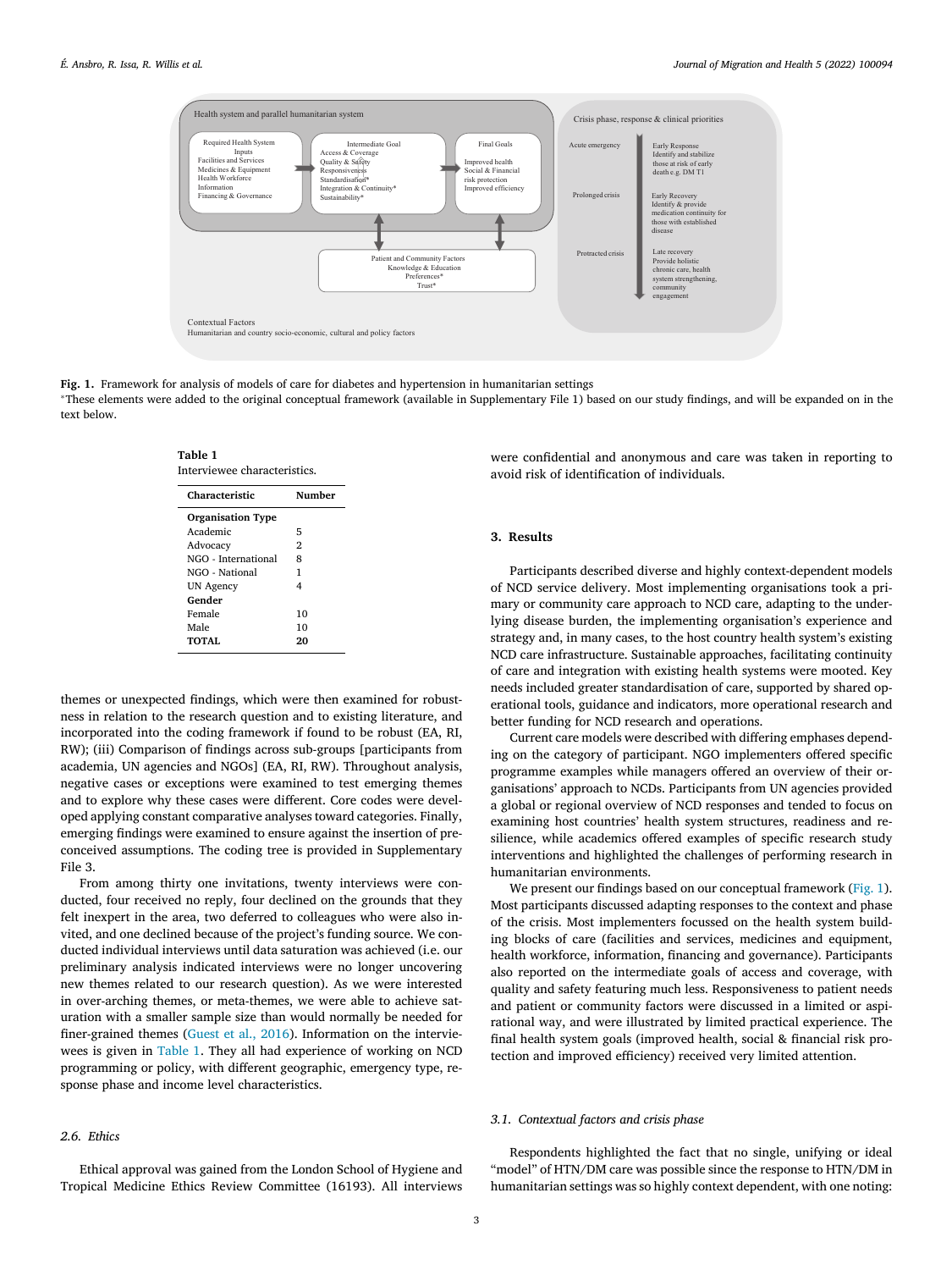"We cannot compare service delivery models without having a granular discussion on where we operate… (the)phase of an emergency (response),… (and the) health system context ."

[GE13]

## *3.1.1. Type of crisis and phase of response*

Most participants agreed that the heterogeneity of humanitarian crises meant that HTN/DM responses have been adapted to: (a) the type of crisis (natural disaster, conflict or health crisis); (b) the phase of the crisis (acute vs. prolonged vs. protracted/cyclical); c) the phase of the response [\(Fig.](#page-2-0) 1). Most agreed, in theory, on the desired sequence of prioritisation for NCD interventions in response to an acute crisis. However, there was acknowledgement that the approach described was largely aspirational, that NCDs have often been "*forgotten*" in crises and that, in reality, responses may have been "*ad hoc",* "*disorganised*" or delayed.

In the first stage of an early response to an acute emergency, such as the influx of a displaced population, all implementers suggested prioritising those at highest risk of death and significant acute morbidity; examples included people with Type 1 diabetes, epilepsy, severe asthma or psychotic mental illness.

During the second, early recovery response phase, in a more stable or prolonged crisis, most implementers agreed that further long-term morbidity (such as stroke and kidney failure) should be prevented by identifying people with existing NCD diagnoses, ensuring good disease control through prompt medical review, and maintaining their medication supply:

"We start with trying to ensure there's facilities to manage life threatening complications of NCDs … and ensure continuity of medication for people who are medication dependent"

[GE3].

Prompt intervention could help mitigate the stress experienced during an acute crisis, which could trigger exacerbations or complications. However, *how* to identify and respond to those needing intervention in the acute phase of a crisis was not well established. Several respondents described existing tools used in acute crises as lacking an NCD focus, while an NCD emergency health kit and guidelines (similar to that used in maternal and child health emergency response) were recent additions, still under evaluation.

In the third, late recovery response phase, as the situation stabilised into a more protracted crisis, most respondents proposed establishing an NCD care package to provide continuity of care for those with known diagnoses. Indeed, most programmes they described fit into this phase. The choice of target condition(s) for these care packages was influenced by WHO guidance, local NCD epidemiology, pre-existing services and feasibility to manage at primary care level. Thus, hypertension and diabetes care was almost universally included, cardiovascular disease and chronic respiratory disease were frequent additions, and, where relevant, other conditions such as epilepsy or thalassaemia were added. However, several respondents acknowledged that underlying epidemiological data to guide these decisions were "*scant*".

Many suggested that community-level awareness raising, primary prevention activities, active case finding of symptomatic but undiagnosed people, or screening of asymptomatic people could be introduced during this third phase, for example:

"As the situation continues to normalise, … you can now introduce the prevention aspects of promoting, healthy lifestyles, people doing exercise, but it's very hard for you to promote that in the critical phase of an emergency."

[GE19]

Asymptomatic screening was controversial, discussed further under "Facilities and services", below.

## *3.1.2. Security, location and access to the affected populations*

Service design was influenced by the target population's location and access. Participants reported that providers were more likely to set up new, non-integrated services, for camp-based populations, whereas, for displaced populations living among the host population, most considered it more appropriate to integrate services within the pre-existing public health system. Several agencies introduced mobile clinics or outreach teams in insecure contexts, such as Yemen and Syria, or for hard to reach locations or populations, such as nomadic tribes in an insecure setting in Ethiopia.

## *3.1.3. Organisational approach and pre-existing services*

An organisation's underlying ethos regarding their role as strictly humanitarian versus development actor also reportedly influenced service design. Some international NGOs (iNGOs)' collaborated closely with host country public health systems. Others worked through partner national NGOs or provided care directly, without engaging at the broader health system level:

"Until now we haven't prioritised NCDs highly enough to want to start to engage with national programmes; we've confronted it on an individual facility or health zone level and felt very powerless at that level… this will continue to be a problem for [us] because we work at that level."

[GE03]

Implementers reported that NCD care was often added to existing primary-level general outpatient, HIV/TB or maternal and child health programmes. Previous experience providing chronic HIV/TB care influenced service design in some cases, with existing task sharing, psychosocial support, patient recall and data collection systems adapted for HTN/DM care.

## *3.1.4. Underlying health system readiness, destruction and responsiveness*

The host health system's readiness, capacity and pre-existing model of NCD care delivery (particularly, the primary level capacity) also influenced the design of iNGOs' NCD care models. In many crisis-affected countries, participants reported that NCD care was traditionally delivered by specialists, focussed at secondary or tertiary care level, with few having well developed NCD care at primary level. In some contexts, for example, in Jordan and Turkey, humanitarian actors adapted to wellestablished national health or humanitarian policies. In others, a lack of strong, coherent, national health policy and implementation led to a fragmented response, where humanitarian actors had intervened in a "*piecemeal and uncoordinated*" way. As one respondent explained:

"What exists before the crisis determines what you will get during the crisis. If NCD is not mainstream, be that the policies, strategy or healthcare at facility level, whatever you will get after will be determined by the actors that have jumped in during the emergency or were there before.'

#### [GE13]

Similarly, the degree of health system destruction, the system's resilience and capacity to rebuild were interlinked with the severity, duration and the type of crisis (i.e. one-off crisis such as an earthquake or repeated crisis such as a protracted conflict).

## *3.2. Required health system inputs*

## *3.2.1. Facilities and services*

Most models described by participants were located in primary care facilities, and participants concurred that NCDs were best managed at primary care level, with practical justifications, for example:

"You're geographically nearer, culturally nearer as the nurses, clinical officers and doctors know the local community …"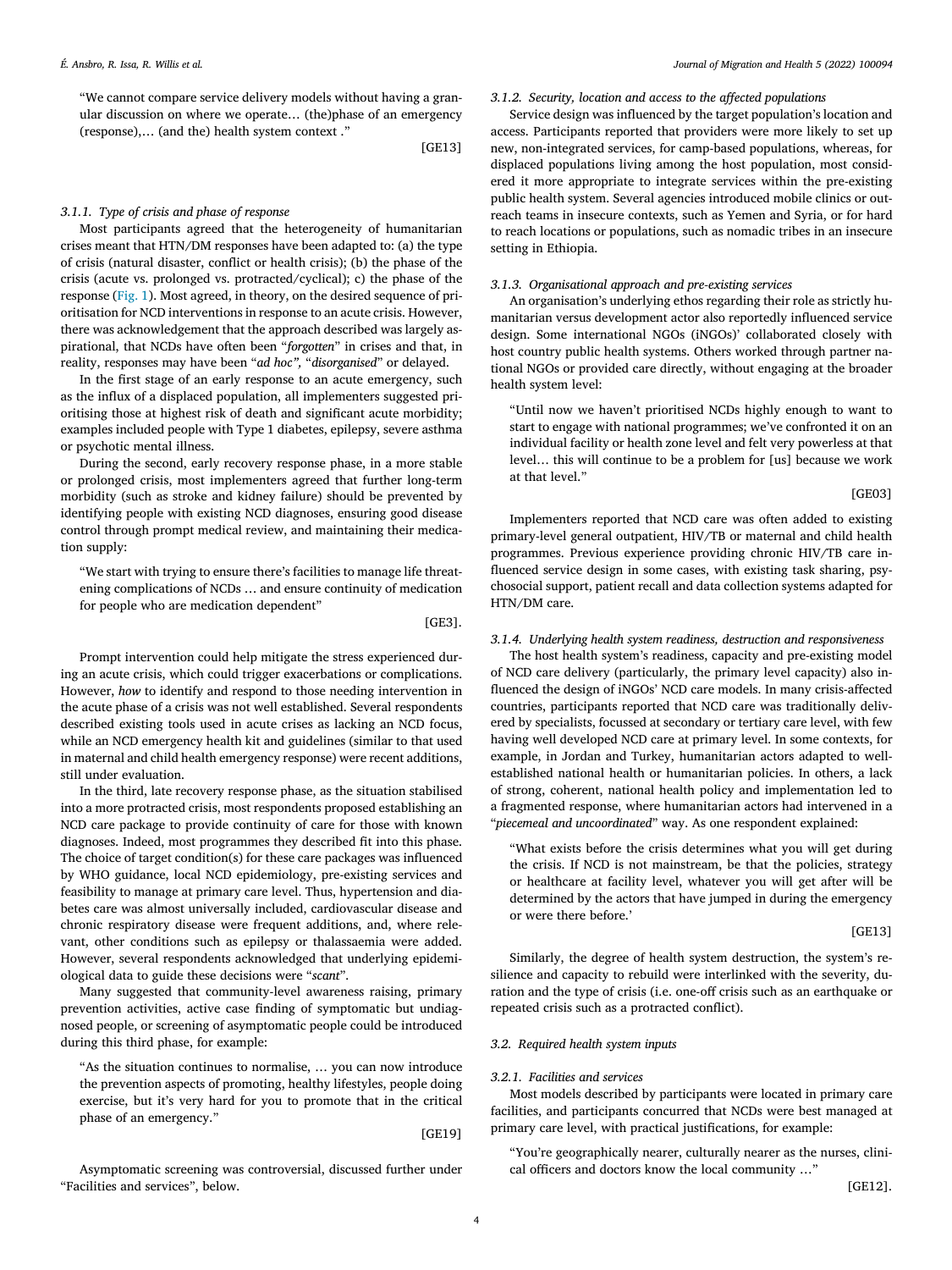#### **Table 2**

NCD Service components.

(1) Identification of established disease (requiring emergency assessment tools, targeted screening of specific populations)

- (2) Regular supply of good quality generic medications +/- equipment (3) Continuity of good quality care and follow up, which requires data collection and chronic care systems (patient files; appointment, recall and referral systems; monitoring & evaluation)
- (4) Medical assessment and management of cardiovascular risk (using basic

tests, identifying and managing comorbid obesity and HTN/DM)

- (5) Prevention, screening and management of complications (involving patient
- education, promotion of healthy living, primary level complications
- management, and referral of more complex complications to higher levels of the health system, where possible)

Some respondents emphasised the benefits of "generalist training" to manage multimorbidity. Table 2 presents a synthesis of the key NCD service components identified by participants.

Healthy living counselling was seen as key by most respondents, but several felt the content should be improved, with greater involvement of patients. Rehabilitation and palliative care services were reportedly rarely available and all agreed this area required significantly more focus from the humanitarian sector. Palliative care was, "s*till in its infancy… very few people are trained in palliative care and…[there is poor] availability of medicines especially the controlled drugs [such as morphine]*" [GE02].

Screening, prevention and referral of NCD complications to specialist care was also viewed as important. The referral services participants identified as key (emergency care for acute exacerbations, cardiology, ophthalmology, endocrinology and renal medicine) were available to a limited degree in Middle East settings, in contrast to many other humanitarian settings, where, for example:

"We're often encouraging people not to refer (to hospital) unless they really believe that referral is going to do the patient good (as)…when they arrive there, there's no oxygen…there's no opiate and they die in the hospital instead."

[GE20].

When referral services were unavailable, several respondents questioned the ethics of screening NCD patients for complications:

"…. if you haven't got free access to laser treatment for retinopathy, I don't see the point of doing any retinal screening

[GE20].

Instead, most participants emphasised the need for good quality, cost-effective secondary prevention at primary care level (screening and management of complications, such as routine foot exam and manufacture of adapted shoes). Few successful examples of this were offered, and it was seen as an area ripe for innovation, for example, by using retinal screening supported by artificial intelligence or telemedicine. For such innovations to be effective, participants emphasised that strengthening and up-skilling of the primary care team, along with good quality referral pathways to specialist centres were essential. A few participants noted that strengthening pre-hospital care, and ensuring adequate emergency care for acute complications, such as diabetic ketoacidosis, was needed in many LMICs. One commented that a separate international initiative had been launched to address this [\(Moresky](#page-11-0) et al., 2019).

Community-level screening and primary prevention (screening for undiagnosed disease) were favoured by those from community-oriented organisations, who often worked via community volunteers. Organisations functioning in protracted refugee situations, for example, the Palestinian refugee population in the Middle East, had introduced opportunistic, facility-based screening to target groups. However, several respondents felt it was not feasible or ethical to offer such screening in humanitarian settings due to capacity constraints:

"I think you're going to overload a system that's not adapted and then what do you do if you screen for something and discover something that you can't treat in that context?"

[GE14]

Another respondent countered that there could still be value in screening despite a lack of treatment options, as:

"… you can offer (newly diagnosed people) lifestyle advice at a minimum and (they can) decide whether they want to go off and access treatment"

[GE17].

Several participants felt that community-based care and links between community and primary care, were under-utilised and needed strengthening. Only one model, a community hub providing holistic care for older people in Cox's Bazaar, Bangladesh, illustrated a comprehensive continuum of care involving bidirectional referral between the community and primary care.

#### *3.2.2. Medicines and equipment*

The high cost and poor availability of medicines and equipment were discussed by all participants. Costs were reportedly high from both patient and provider perspectives. Some larger iNGOs provided free medications but other NGOs and public systems required patient co-payments. In many LMIC contexts, access to NCD medications was limited. They were often unavailable via the public system, either because they were not included in the public system's basic package of care or because of national supply chain issues. Patients were forced to purchase their medications through the private sector or to go without. One respondent recounted that:

"most of the (health) centres (in low resource countries) I visit have the medication for 10 days and the rest the people have to purchase it out of pocket… so most of them neglect using the medicine and they end up with complication(s)."

[GE 09]

High provider costs were discussed by some implementers, with diabetes and hypertension medicines accounting for 50% of one respondent's programme budget [GE08]. To manage costs, most respondents reported that NGOs used older, generic medicines, including human insulins, in keeping with the WHO EML. This reportedly led to tensions with local health providers, who often had more experience using newer, branded medications, including insulin analogues.

Several implementers reported procuring NCD medicines via international tender to facilitate cost savings, quality control and consistent supply. An example was offered of a national NGO pooling procurement to cover a network of PHCs with diverse ownership in Lebanon, which enabled some consistency of supply for patients. Other implementing organisations directly supplied Ministries of Health or supported through advocacy, for example in negotiating reduced medication prices. However, many participants reported that supply of NCD medications was frequently interrupted in public facilities, despite iNGO support. Poor procurement and forecasting practices and long importation lag times were blamed for this.

Most participants specifically highlighted the problems around insulin access and supply. In some contexts, national policy limited insulin prescribing to specialists and the lack of cold chain infrastructure made it logistically challenging and expensive to import and distribute to lower health system levels. Participants offered solutions including building on existing vaccination cold chain infrastructure, changing national policy and training primary level health care workers (HCWs) in the management of insulin.

Several suggested that the innovations in HIV care around medicines manufacture, procurement and prescribing could be applied to NCD services and medications, especially insulin. Task sharing, decentralisation of antiretroviral prescribing; introduction of simplified treatment algo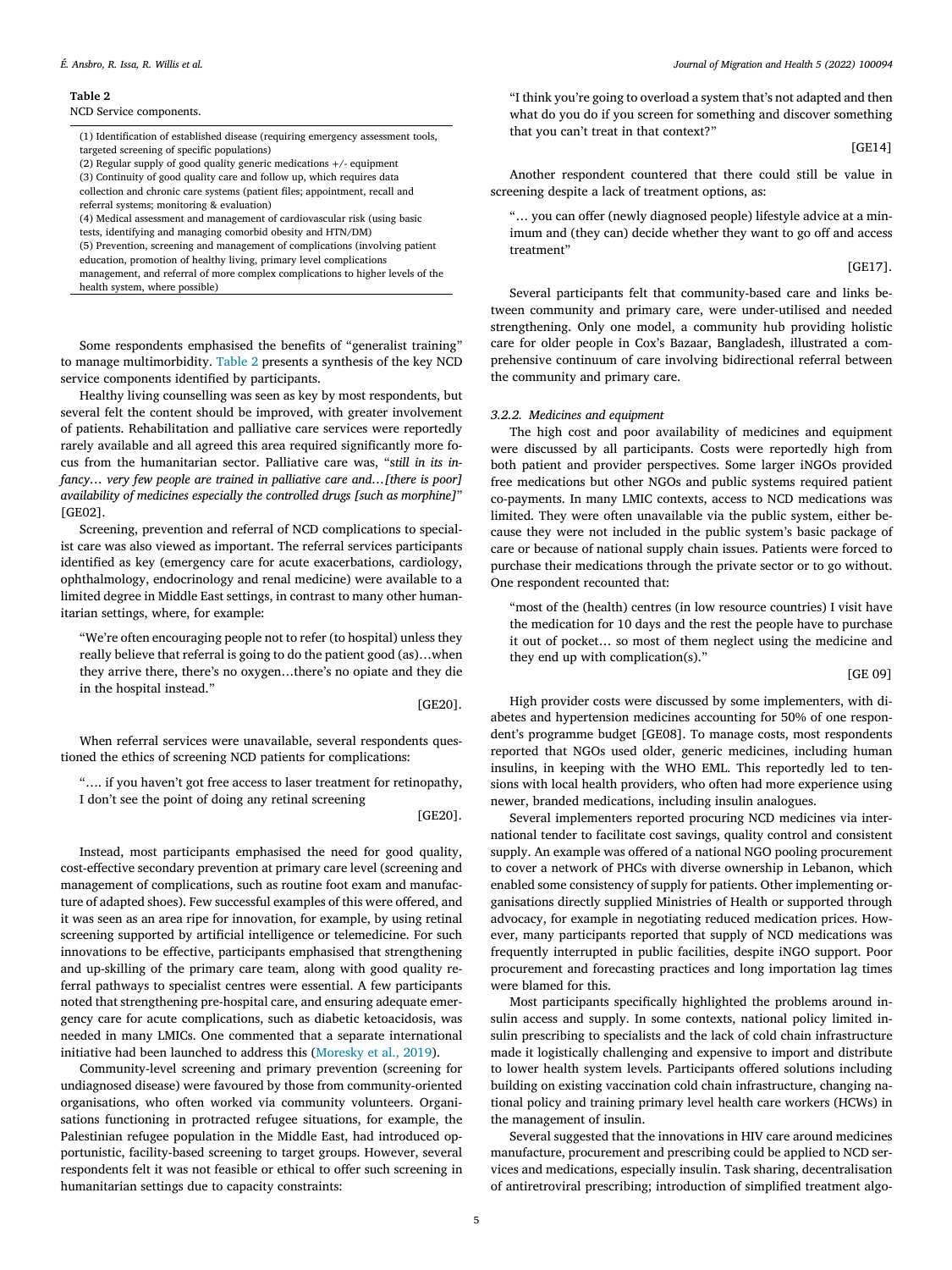rithms with fixed dose combination pills; and simplified pill formulation and packaging to allow for longer dispensing intervals were all seen as relevant to NCDs. One participant called for pre-qualification of NCD medicines by WHO and expediting the entry to market of biosimilar insulins to facilitate its procurement on the international market. WHO prepares a list of pre-qualified medicinal products, which reach acceptable standards of quality, safety and efficacy, that is used by international procurement agencies and countries to guide bulk purchasing of medicine. However, another participant cautioned applying lessons learned from the HIV epidemic in Sub-Saharan Africa to the Middle East, without first assessing and adapting to the contextual differences.

Participants described major disparity in the choice and availability of NCD equipment in primary care programmes (e.g. microfilaments, ECG machines), and the types and frequency of laboratory testing (e.g. use of HBA1c [a measure of blood glucose control over the previous 120 days] or fasting glucose for diabetes diagnosis/monitoring), even within the same organisation in different country contexts. One respondent noted the challenges, not unique to humanitarian settings, around the lack of evidence for HbA1c use in certain populations and the nonstandardisation of glucose strips and glucometers. Some suggested that devices more appropriate to extreme climates and populations with low literacy were needed and one participant suggested the humanitarian community should present "*target product profiles*" to manufacturers [GE17]. The potential for continuous glucose monitors, a technology that is becoming more widely used in high-income countries, to minimise the burden of self-testing and to encourage self-management among patients in humanitarian settings, was highlighted by several respondents. Point-of-care biochemistry testing, mobile laboratory units, use of dried blood spot (as in HIV care) or using drone-assisted delivery were innovations highlighted by other respondents.

#### *3.2.3. Health workforce*

Most respondents described models where non-specialist doctors and nurses provided HTN/DM care, sometimes supported by specialist doctors. Midwives, pharmacists, lab technicians and community health workers and volunteers were also involved, in various contexts. Respondents repeatedly highlighted the limited capacity most primary level health workforces had to manage HTN/DM in many LMIC settings. The complexity of care an organisation could provide was, therefore, linked to the skills of the available HCWs:

"The health workforces would be at the core of all this because this determines actually their ability to have much more complex management…"

#### [GE13].

Several participants described the development of training initiatives. Capacity strengthening with ongoing training and supervision, supported by clear guidelines, was called for by most, especially where staff turnover was high. By contrast, one-off training programmes, without supervision or follow-up support, were deemed inadequate for the provision of high quality chronic care.

Many participants described task sharing as an underutilised approach that could potentially address several key human resource challenges and opportunities including: (i) the lack of qualified medical or nursing personnel in many settings; (ii) the longer consultation times needed for chronic disease care, which stretched clinicians' capacity, and (iii) the untapped potential of the nursing role, particularly in the Middle East:

"I think a lot of it can actually be done by qualified nurses measuring blood pressure, recording history, examining the foot, etc., providing counselling for diet"

#### [GE17]

While certain community-oriented organisations had successfully shared specific tasks to community volunteers or peer supporters, such as community education and screening, some respondents noted that an evaluation of their actual effectiveness was still required. Others' attempts at task sharing had been limited by resistance from the local medical community or by national regulations, which prevented nonspecialists acquiring specialists' skills, and excluded nurses from prescribing.

## *3.2.4. Information*

Strengthening primary level data collection systems to support good quality, continuous NCD care was essential, according to most participants. This should include the key elements necessary for clinical decision making and patient follow-up (patient level data) and for activity and quality monitoring (cohort level data) via "*the individual clinical record, .. the register…the call and recall system … and… the day (appointment) book."* [GE20]

By contrast, implementers described current patient level data collection as inconsistent and ad hoc, resulting in:

"…a waste of time and effort because diabetes and hypertension care that is disorganised and episodic means that you are investing money (and) you are not getting anything back."

[GE02]

Similarly, many organisations' current health information systems (HIS) were not geared to collect the *"routine data from recurrent encounters"*, necessary for cohort level monitoring or were inefficient [GE18]. In practice, parallel data collection systems were often in place to serve different audiences (funder, implementer, national system). Several participants, especially those with experience delivering HIV or TB care, emphasised the importance of keeping monitoring and evaluation (M&E) processes "*extremely simple*", feasible for busy staff and useful [GE17]. This meant performing regular analysis of a small number of indicators and feeding results back to frontline clinicians. Otherwise, data collection risked being '*meaningless*' [GE02]. Standardised indicators and increased funding for M&E were identified as key gaps by implementers and academics, for example:

"There still remains huge frustration that we don't have meaningful M&E in most programmes – it's hard to do, expensive, there aren't funds for it, and donors need to start paying for that."

[GE08]

Continuity of information between different sites and levels of the health system was also considered essential by most respondents, but sorely lacking in many LMIC contexts.

To facilitate continuity, especially for mobile or displaced populations, many interviewees strongly advocated for paper or electronic patient-held clinical records. Some suggested this approach could also empower patient self-care. Examples included a patient passport used during outbreaks of conflict in the Democratic Republic of Congo and a pilot, cloud-based, patient file accessed via smart phone in Lebanon. While the potential of technology to support continuity of care and M&E processes was recognised by most, its use was still limited and nonstandardised. Some participants favoured the introduction of a comprehensive, integrated electronic medical record that could generate a patient file, cohort level reporting, reports/referral forms, and HCW prompts. However, it was acknowledged that:

"… (electronic medical records are) probably the future, but it's not reality… and nobody has a good system that incorporates individual level medical data with a surveillance system".

[GE18]

Several participants emphasised that any new HIS system should be standardised, yet "*versatile*", interoperable with existing, national HIS, should not overburden staff and should be sustainable in terms of funding and maintenance.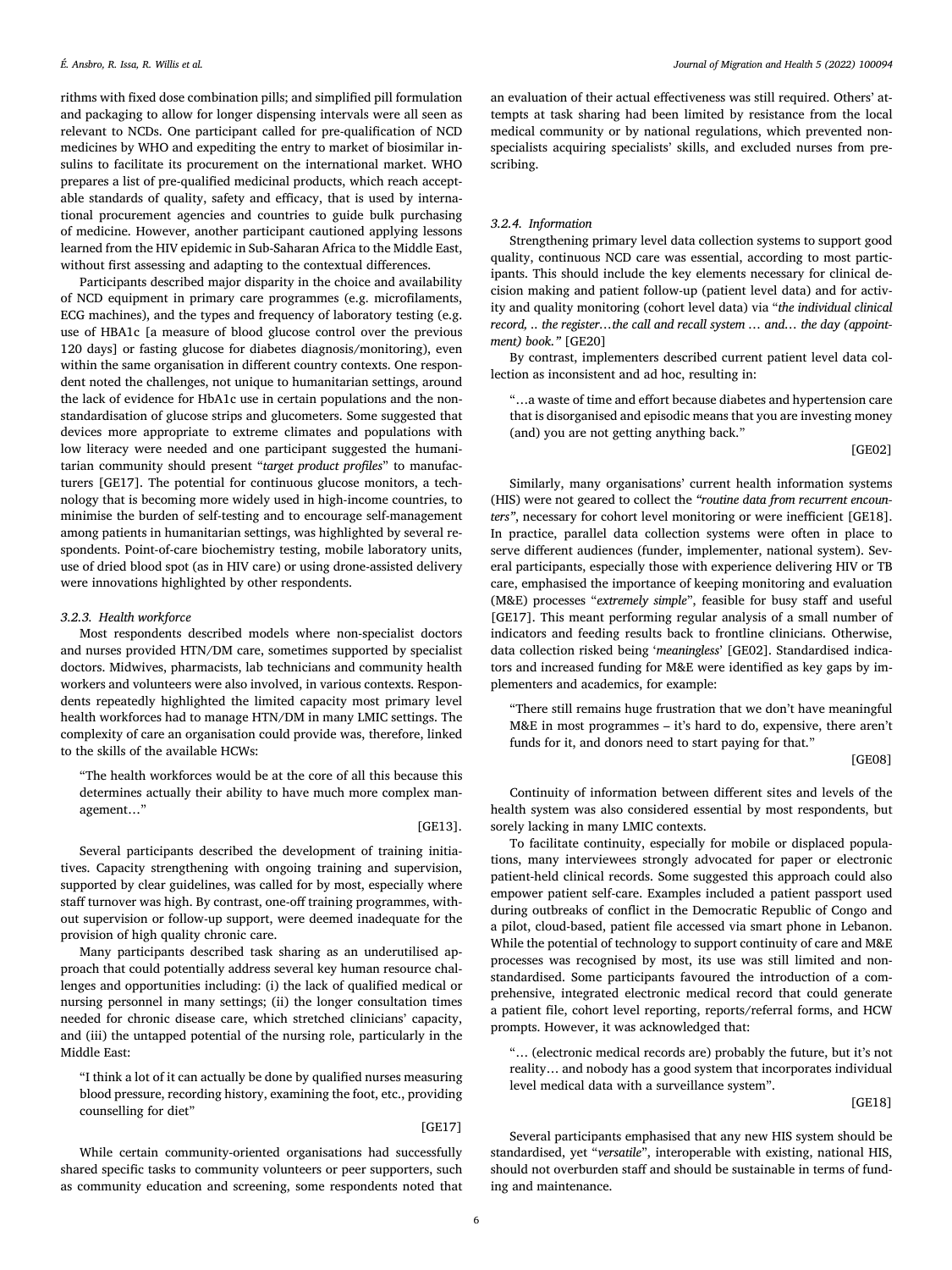## *3.2.5. Financing and governance*

Participants all agreed that HTN/DM care, and NCD care in general, was underfunded. In contrast to the extensive funding for HIV, TB and Malaria, "*there is no Global Fund for NCDs*" [GE17] and a global fund specifically for insulin was mooted. Similarly, research funding for NCDs was extremely limited and all academics criticised available short-term funding, which necessitated short studies that could not demonstrate impact on hard clinical outcomes, such as mortality. Short-term, projectbased funding cycles of one to two years, typical in the humanitarian sector, was seen as a poor fit for chronic disease care and led to certain innovative interventions not being sustained (see also Sustainability section, 4.6).

Many respondents reported that provider organisations perceived NCD care as costly. This influenced the extent to which implementers engaged in NCD care, and what they included in their package of primary level NCD care, including specialist referral services. For example, one iNGO participant ascribed their organisation's low prioritisation of NCDs as relating to a fear of "*overburden(ing)"* the organisation, or committing it to engaging in costly "*chronic care* (and) *NCD drugs*" [GE17]. However, the high cost also focussed participants' organisations on providing rationalised, evidence-based care.

International NGOs with independent financing models could fund and implement their own package of NCD care. Others directly funded public services at facility or central level, or funded partner national NGOs. Given the lack of alternative funding sources, some participants suggested that iNGOs themselves should fund innovations, including those around insulin delivery, accepting "*higher up-front costs*…*to see how it can strengthen our model of care'* [GE17], or, as one participant suggested, the pharmaceutical industry should invest:

"The industry has a certain level of responsibility in this and I think they cannot be part of this project without…, using their own research and development capacity and resourcing …to address these issues."

[GE18]

Many participants called for strong advocacy by all stakeholders for increased, sustainable funding for NCD care in humanitarian crises.

Government public health policy and legislation around tobacco control, promoting exercise and health eating was reportedly lacking in many humanitarian settings and most felt strong national policy was essential to successful HTN/DM control.

## *3.3. Patient and community factors*

#### *3.3.1. Knowledge and education*

Knowledge of diabetes, hypertension and their complications within communities varied depending on the context, according to our respondents. They perceived that knowledge was lower among populations in crisis-affected Sub-Sharan African countries compared to the Middle East. In response, one organisation had trained a Ministry of Health (MOH) community health worker network to teach households about NCDs, but acknowledged the need to cater for the resultant increased service demand. As discussed, many humanitarian actors called for tools, such as glucometers, to be adapted for use by populations with low literacy.

## *3.3.2. Preferences and trust*

Few assessments of patients' experience had been performed. Therefore, insight on patients' needs was largely anecdotal:

"We don't know much about patient priorities because there aren't many patient surveys being done… So I can only surmise what the priorities are for patients."

[GE20]

Respondents noted that accessing chronic disease care may feature low down on a displaced person's hierarchy of needs, since shelter and protection concerns were likely more pressing:

"Human beings in such situations, their first priority is not to control blood pressure. Their first priority is to get back to normality."

[GE16]

Notions about patient preferences were intertwined with the idea of trust in services. Respondents perceived that patients prioritised access to a continual supply of medications and experiencing interrupted or inconsistent supply diminished their trust in health services. In Middle Eastern settings, as noted above, patients reportedly preferred private providers and modern, branded medication, and had limited trust in public providers.

## *3.4. Intermediate goals*

## *3.4.1. Access and coverage*

Most interviewees focussed on access to NCD medicines (especially insulin) and referral services, and more specifically their availability and affordability. In general, participants noted a heavy reliance on out-ofpocket payments by patients to access medical consultation and investigations and this raised concerns about affordable access and coverage for patients:

"[if] they don't find [the medication at the health centre], they don't take it or they go elsewhere and they pay for more. They pay for consultation fee. They pay for transportation. They pay for the drug itself…when you add up those small contributions together for a household, it becomes something that might be quite substantial." [GE13]

Patients could rarely access referral services, because they were not available (especially in more resource-constrained settings) or were unaffordable (such as in the Middle East). UNHCR and UNRWA funded a limited package of specialist referral care for Syrian and Palestinian refugees, through the public system or via contracted private hospitals. Access was also mediated by national humanitarian policy. In Jordan and Turkey, for example, Syrian refugees were entitled to access the public primary care system but not higher levels of the health system. Where care was not subsidised by a national system, several participants noted that it could become "*very costly for a diabetic patient to navigate the system*" [GE13].

Limited access to NCD care by certain vulnerable groups was also highlighted by a number of participants. They noted that access to facilities may be difficult for older people, who may be "*invisible*" within their societies, and for marginalised groups, such as nomads and women, who may face safety or cultural issues [GE12].

#### *3.4.2. Quality and safety*

The quality of care delivered had rarely been focused on or measured, since organisations were still establishing the basic building blocks of care:

"So quantity first. If you haven't got enough medicines, if you haven't got enough time for people, if you haven't got any care pathways in place, don't start looking at the quality of the service."

[GE20]

The degree of integration within host country systems influenced how much control an implementing organisation had over quality of care*.* One iNGO participant described their organisation's strong medicines quality assurance policy and their variable capacity to implement this when working closely with MOH procurement. The lack of WHO prequalification, whereby pharmaceutical companies' products were quality assured by WHO, exacerbated this issue, according to some participants.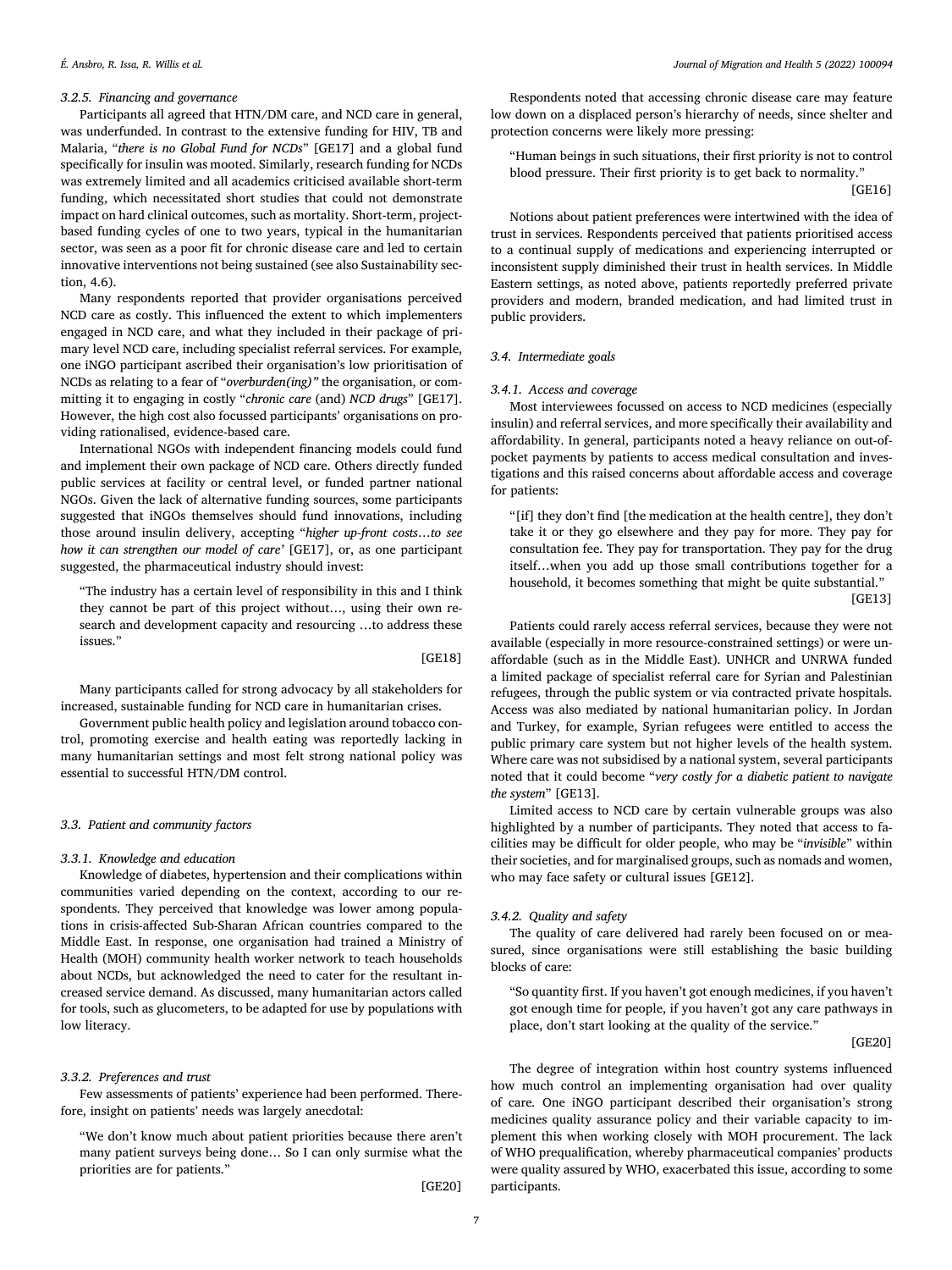Consistent M&E was linked to the idea of quality by most participants. However, formal quality assessment was rarely done in practice. One organisation recently commenced a quality assurance process for their contracted referral hospitals, while another had introduced a quality and safety framework, including critical incident reporting, and measures of patient-centredness.

"…We need to…start to think about patient autonomy or dignity or person centeredness and look at the experience of people as well as the sort of traditionally hard outcomes … I think that the quality discourse has made us reflect more…"

[GE03]

There were contradictory opinions about how quality should be measured, with implementers favouring process outcomes and academics clinical outcomes, especially hard outcomes, such as incidence of complications and deaths.

Safety was rarely referred to and only in terms of setting conservative targets for glycaemic control to avoid dangerous hypoglycaemic episodes.

#### *3.4.3. Responsiveness*

Many participants raised the notion of "*patient-centredness"*, which was included in our definition of responsiveness. However, while their organisations aspired to provide "*holistic",* responsive care, most felt that patient-centredness, including addressing patients' psychosocial needs, was rarely achieved in practice and was often "*forgotten*". The lack of holism was particularly noted in relation to the humanitarian response around nutrition for people living with NCDs. The nutrition sectors has traditionally focussed on "*malnutrition and starvation [rather than] obesity and high fat and high salt*." [GE20], and therefore, food aid provided to people with NCDs living in camps was reportedly "*inappropriate*" [GE14].

Many participants proposed that, in theory, responsive, patientcentred care would involve having a geographically accessible clinic, flexible opening times (including emergency access), a choice of provider (including choice of genders), and friendly and welcoming staff. However, only limited examples were offered of patientcenteredness practice. These included efforts made to: (i) move care closer to patients using community volunteers, mobile health teams and home visit teams; and (ii) link different programmes, such as health, protection and finance, around a single patient or to include mental health and psychosocial support (MHPSS) with care for physical NCDs: and (iii) engage with communities in the design of context-relevant education materials.

Patient empowerment and peer support for HTN/DM patients were considered important by most respondents but were currently lacking in humanitarian settings. One pilot-based introduction of community cooking and exercise groups appeared successful:

"…honestly, that was the biggest hit I have ever seen, any campaign. They really like … people are really interested in healthy life… But we fail to provide such opportunity."

[GE11]

Several cited examples to learn from, including peer support interventions, which were well developed in chronic HIV/TB care globally and in NCD care in higher income countries, and HIV community support groups and community adherence groups.

Greater focus, funding and research for these programme components were recommended by most. One participant also suggested a family-centred approach, where the whole family benefits from healthy living education. As discussed, participants suggested that patient empowerment could be strengthened, for example, by patients holding their own data or being supported to self-manage their condition.

## *3.4.4. Standardisation*

Most implementers looked to WHO for guidance but acknowledged that clear, standardised technical guidance, adapted to humanitarian contexts, was lacking. The majority of participants called for "*guidelines for standardisation of care",* including clinical and operational guidance (e.g. medication and equipment lists, suggested patient monitoring intervals, and indicators) and data collection tools:

"what is the benchmark, what needs to be prioritised, what intervention(s) and …protocols."

[GE13]

Some international NGOs and UNHCR had produced their own clinical guidelines, while other organisations used national guidelines. In settings where health workers were formally trained on UNHCR clinical guidelines, one respondent reported that local clinicians called for additional focus on mental health care, on epilepsy, musculoskeletal conditions and chronic kidney disease to complement training on the four major NCDs classes identified by WHO [\(WHO](#page-11-0) 2013). Telemedicine (connecting with remote specialists), was identified as a means to supplement written clinical guidance and support the management of patients with complex or poorly controlled disease by several respondents. One iNGO had experience using telemedicine and its potential for wider use was discussed by several participants.

Standard operational guidance was also lacking within humanitarian and public health system sectors in LMICs. One respondent suggested, again, that the HIV model, where international guidance was published by WHO, could be adapted for NCDs:

"In the HIV world, we've always had the 'what to do (clinical) guideline', which is which drugs (and) when to start. It's not until the last four to five years that we have had the 'how to do it (operational) guideline'"

[GE17].

The absence of tools to assess NCDs in the acute emergency phase of a crisis was highlighted by many. Until recently, NCDs featured little in the Health Resources Availability Mapping System (HeRAMS) and there were no interagency standing committee (IASC) global health cluster guidelines for NCDs, meaning they were often an "*afterthought*" in emergency response:

"You know, you arrive with your interagency emergency health kit. It has got no insulin. It has got no first line drugs for NCDs. Then you realise …we have diabetic patients and then you start running around to look for (those drugs)."

[GE19]

Similarly, existing health sector assessment tools for use in the postacute phase of a crisis did not include NCDs.

Many participants suggested that standardisation of guidelines and tools would promote a "*coordinated response …(and) continuity of care"* among humanitarian actors, as well as consistent and rational prescribing and continuity for mobile populations. Standardisation of care would also discourage patients from "*shopping around*" and would minimise duplication. One key challenge that emerged from several participant accounts was the potential fragmentation that occurred when multiple actors engaged in NCD care in an non-standardised way, for example:

"the response was (fragmented), both in terms of type of population, so IDPs versus refugees, people in the conflict zone versus nonconflict zone and then what different organisations provide. You know, some did provide NCD medicines, some didn't. Some provided food, some didn't."

 $[GF14]$ 

Finally, several proposed that standardisation would facilitate integration within host health systems and facilitate HCW training.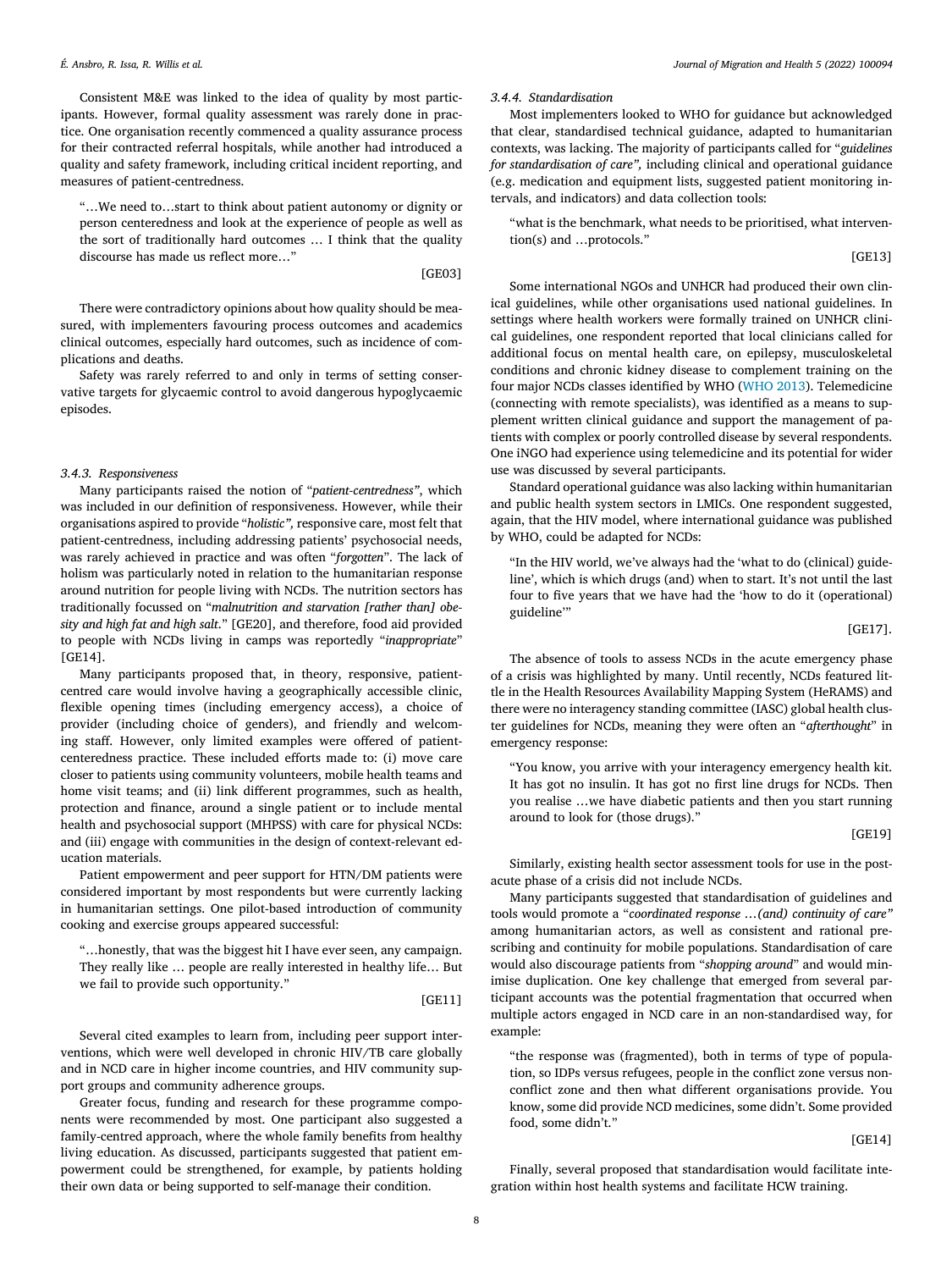## *3.4.5. Integration and continuity*

Integration and continuity were key overarching themes that emerged from the interviews. Integration was discussed by different participants in terms of patient level, across sites of care, and at a broader health system level. Participants focussed on six distinct elements when discussing the concept of integration. First, integration at the patient level within the consultation. This would ideally involve delivery of person-focussed care, catering for multimorbidity and managing cardiovascular risk, by a family medicine specialist or a well-trained generalist with good guidelines, training and ongoing supervision. Second, integration of NCD care within a primary care service (ideally within the existing health system), providing mental health and psychosocial support, healthy living counselling and adherence support, and managing complications, rehabilitation and end-of-life care within the same service. This could be done via a multidisciplinary team with nurses, podiatrists, physiotherapists, where these cadres were available, but simplified guidance should also be developed for contexts where basic care with appropriate training could be provided by less qualified health worker cadres. Third, integration with other facility services, including with HIV/TB care, antenatal care, and mental health care, to maximise efficiency and utilise existing infrastructure and processes:

"So if I've got HIV with diabetes, (I) should be able to pick up, within the same type of model, whether it's a [Community Adherence Group] or club or fast track, I should be able to get my medicines for diabetes and ART, same day, same place, same model. That hasn't been implemented unfortunately".

[GE17]

Fourth, integration with other sites and levels within the health system to link primary care level services to community-based care and specialist referral care. Fifth, integration between humanitarian and the host country health system and host community, providing services accessible to both at a level equivalent to what is available to the host community. Lastly, integration with other humanitarian sectors, such as the protection sector, was also key but lacking to date.

Continuity was cited by the majority as a principle goal of an NCD care model. This was framed by many participants as continued attendance at a facility, continuity of medicines supply and consistent medical management, between facilities and locations.

Coordination between the various humanitarian actors and UN Clusters involved in humanitarian response, the " *vertical areas, health, water and sanitation, nutrition, security*" was needed, according to one participant [GE14]. In each setting this would, ideally, be facilitated by a "*champion*" who was familiar with humanitarian coordination mechanisms [GE18]. Standardisation, as mentioned above, and coordination were considered essential to integration and to continuity by many participants.

## *3.4.6. Sustainability*

The need to move away from the traditional short-term, projectbased humanitarian, emergency response in relation to NCDs was emphasised by many, and, although it may "*alleviate some suffering",* it is not sustainable, according to one participant [GE13]. The humanitarian response '*has to be factored through the lens of health system, through the lens of what is possible when they leave."* [GE16]

Several participants criticised short-term humanitarian approaches, whereby NGOs demonstrated that a certain model could work and then departed the context. Instead, some suggested taking a "*sustainability lens",* strengthening existing public health systems, analysing the *"political context"* and "*health system readiness"* [GE13]*,* and planning for departure from the beginning:

"on the day after the humanitarian partner arrives, (they) need to be thinking about how they're going to leave."

[GE20]

Most implementers and UN agencies also recommended mapping a country's existing NCD care at the start of an emergency, ideally using a universal healthcare framework. This would help humanitarian actors address gaps and potentially integrate into existing systems, with a long term view to sustainability. Without taking a health system approach, humanitarian actors were working *"in a vacuum*", according to one participant [GE13]. Sustainability was also closely linked to the financing model, with many NGOs operating on the basis of short-term, projectbased funding, which is a poor fit with chronic care models, as *"chronic care requires sustainability of practice, but also of funding*" [GE13].

## *3.5. Final goals*

Participants focused mainly on health system inputs when describing current models, rather than on the final health system goals of improved health, social and financial risk protection and improved efficiency. While longer-term health goals of preventing complications and long-term disabilities '*in five or 10 years' time'* were mentioned by several, most implementing and academic participants acknowledged this was difficult to achieve and to measure. Intermediate clinical outcomes were suggested as more realistic indicators of programme effectiveness by several:

"So we're not looking for fewer amputations, fewer strokes or heart attacks because that's 10 or 15 years (from now). Are our proxy indicators being monitored? …we know that if we manage blood pressure, there'll be fewer strokes and heart attacks. Are we controlling people's blood sugar?"

[GE20]

Most participants also acknowledged that delivering effective NCD care and achieving these intermediate outcomes is challenging, even in high-income countries.

Several participants noted that protecting patients from financial precarity should also be a goal of NCD programmes themselves or of advocacy work with governments.

## **4. Discussion**

We have applied the concept of a "model of care" to the area of HTN/DM care in humanitarian settings, exploring the modes of service delivering the right care, to the right people, by the right team, at the right time [\(Davidson](#page-10-0) et al., 2006). Using our conceptual framework, we categorised the essential elements, identified key gaps and priority needs and identified potential innovations to address these gaps. Our analysis highlighted the diversity of current models, whose design was highly dependent on the type of crisis, the implementing organisation, the target population, the underlying health system readiness to deal with NCDs and its resilience in the face of crisis.

Humanitarian crises have been stratified into phases requiring different speeds and types of response [\(Buttenheim,](#page-10-0) 2009). Our study participants offered few examples of acute emergency responses for people living with NCDs. The unfolding crisis in Ukraine illustrates the urgent need for countries to prepare for crises, which disrupt or destroy health systems and supply chains, and for tools to quickly map the needs once crises occur. The operational tools available to support this acute phase of crisis response are limited, but growing. While NCDs feature little in WHO'S Health Resources Availability Mapping System (HeRAMS) or in health system assessment tools, WHO regional offices and UNHCR have developed operational guidance to integration of NCD care in emergency response and [preparedness](#page-11-0) [\(Slama](#page-11-0) et al., 2017; Integration of NCD, 2022; [Bausch](#page-10-0) et al., 2021; WHO [SEARO,](#page-11-0) 2018).

Despite some notable exceptions, participants' experience has mainly been in delivering NCD care in stable, prolonged or protracted crises of displacement. The limited published literature on NCD models of care in humanitarian settings also reflects this reality [\(Jaung](#page-11-0) et al., 2021).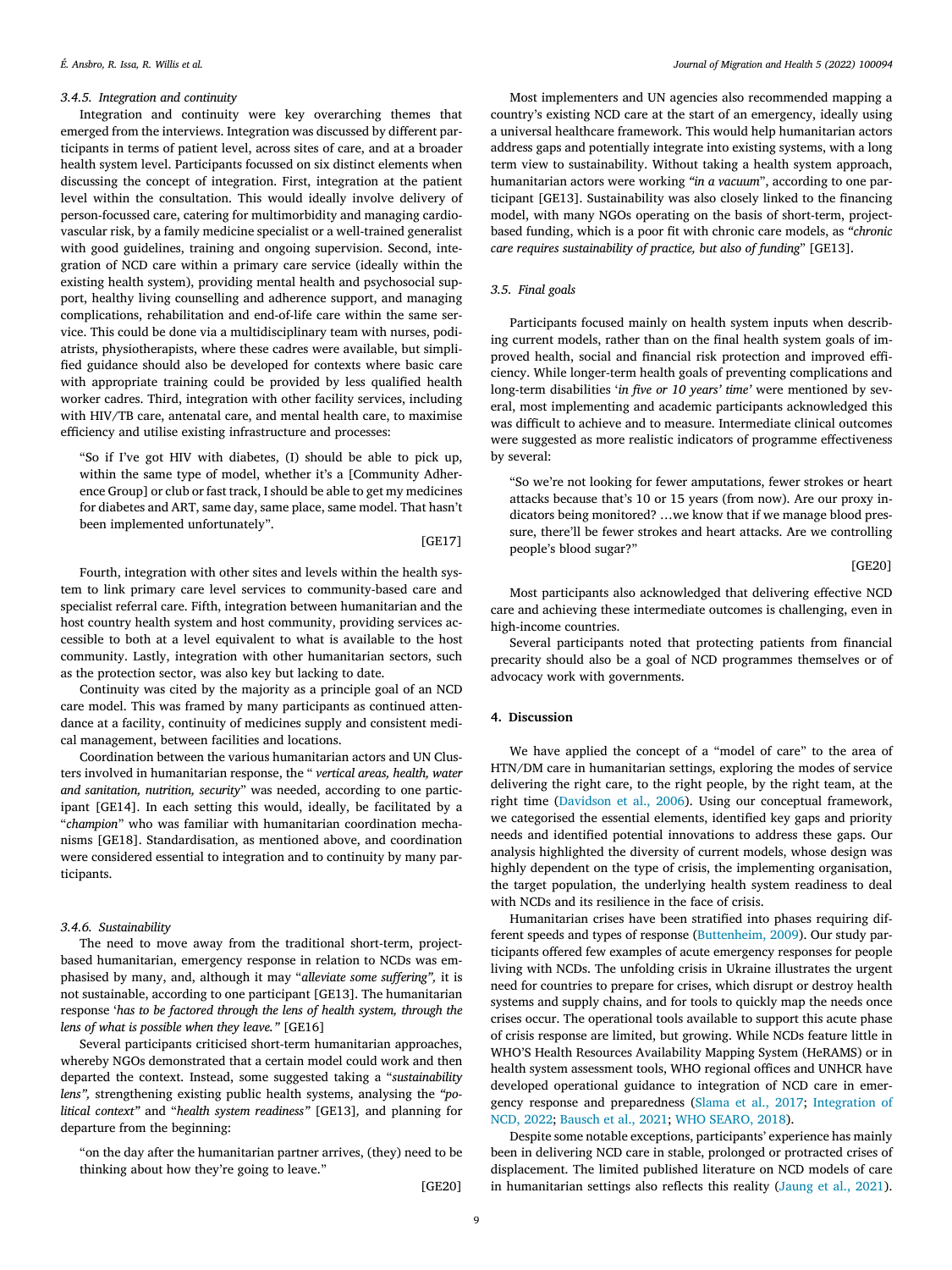All of our participants advocated for focussing NCD care delivery at primary care level, in order to increase access and coverage and bring care closer to the patient. The existing models they described were mainly at primary level, developed in parallel or integrated with host country systems. While a few iNGO participants felt non-integrated approaches were necessary in some contexts (e.g. in some acute, emergency phases, when working within the public system was challenging or when refugee populations could not access public systems), they were not seen as desirable. The chronic nature of NCDs has pushed humanitarian actors to engage in health system assessment, planning and integration with host country health systems [\(Spiegel,](#page-11-0) 2017 Jun 7). In practice, this has often resulted in iNGOs supporting Ministries of Health to decentralise HTN/DM care in countries where this has traditionally taken place at secondary or tertiary levels, and reorienting existing primary care to deliver longitudinal rather than the acute, episodic care typical of many LMIC health systems.

The lack of established primary level NCD services in most LMIC settings affected by humanitarian crises may explain participants' focus on the basic building blocks of care, such as training the primary care workforce, and strengthening supply chains and information systems. The intermediate health system goals (responsiveness, quality and safety) and final goals, including improved health outcomes, featured much less in their accounts. Participants clearly aspired to providing patient patient-centred, holistic care, echoing both the evolution of chronic disease care and primary care in higher income settings and the increasing focus on quality of care in LMICs [\(Coleman](#page-10-0) et al., 2009; Kruk et al., 2018; Kruk et al., [2015\)](#page-11-0). Some [suggested](#page-11-0) using a primary care *lens* as well as *level*, advocating that care should be provided by generalists, taking a holistic, whole-person approach. This aligns with the wellestablished Chronic Care Model, person-centred model of care involving a proactive care team, combined with supported self-care and enhanced community resources, to improve quality of healthcare and health outcomes [\(Coleman](#page-10-0) et al., 2009; [McNatt](#page-11-0) et al., 2019; [Ansbro](#page-10-0) et al., 2021). In practice, however, few examples of patient-centred NCD care were described, patient-centredness is not currently measured, relevant indicators do not exist and patient experience has been explored in a very limited fashion [\(Ansbro](#page-10-0) et al., 2021).

Interviewees highlighted the lack of meaningful, shared NCD indicators and data collection tools, and gaps in humanitarian agency reporting systems for NCDs. These gaps were closely linked to the key themes of standardisation, coordination and integration that emerged from the interviews.

Several clinical and programmatic guidelines have been developed by individual humanitarian organisations, recently collated in a new online NCDs in [Humanitarian](#page-10-0) Settings Knowledge Hub (Bausch et al., 2021; [Martinez](#page-11-0) et al., 2015; [Jobanputra,](#page-11-0) 2016; [Mendis](#page-11-0) et al., 2020). WHO has recently taken on a greater leadership role in NCDs, such as designing the NCD inter-agency emergency kit in 2016, collaborating on the HEARTS technical package for cardiovascular care in 2016 and launching both a guideline on hypertension treatment and the Diabetes Global Compact in April 2021, an umbrella initiative to improve access to quality diabetes care, including to insulin and related products [\(Slama](#page-11-0) et al., 2018[;WHO,](#page-11-0) 2016; [WHO,](#page-11-0) 2021; Hunt et al., [2021\)](#page-11-0). However, participants almost universally called for NCD care delivery to be underpinned by standardised clinical, programmatic and monitoring guidance and tools, originating from WHO.

Greater coordination between agencies and better integration of NCD services, on multiple levels, were also called for. Humanitarian response often involves a multiplicity of actors working under the humanitarian cluster system, which was designed to foster greater coordination. Yet, to date, NCD responses have been fragmented, particularly in settings such as Lebanon [\(Blanchet](#page-10-0) et al., 2016; Akik et al., [2019\)](#page-10-0). Study participants also emphasised that greater integration between the humanitarian health, nutrition and protection clusters was needed for people with NCDs [\(Jobanputra](#page-11-0) et al., 2016). Integration of NCD care with other humanitarian programming (delivered by single or multiple actors), e.g. primary health care, HIV/TB care, physical rehabilitation and MHPSS, was highlighted here and in previous studies (Ansbro et al., 2021). Similarly, the integration of displaced [populations](#page-10-0) and, specifically, of NCD care programmes within existing national public health systems were also seen as key to sustainable, continuous chronic care for crisis-affected NCD patients.

Issues around medicines access and high costs for both patients and provider organisations also featured prominently. A regular supply of good quality medicines is an essential building block for chronic disease care but problems with supply, availability and cost in many LMIC settings has proven challenging, and these challenges are magnified in humanitarian crises [\(Hunt](#page-11-0) et al., 2021; [Boulle](#page-10-0) et al., 2019; [Kehlenbrink](#page-11-0) et al., 2019; Devi, [2021\)](#page-10-0). Participants' call to learn from experience of delivering chronic HIV/TB care is also reflected in the NCD literature [\(Rabkin](#page-11-0) et al., 2018). Key lessons around anti-retroviral treatment and procurement simplification that could be applied to NCD treatment included the introduction of fixed dose combination drugs, simplification of treatment algorithms taking a public health approach, streamlining of procurement, including the introduction of WHO pre-qualification, and working with manufacturers to reduce costs [\(Caplan](#page-10-0) et al., 2018; UNAIDS and Médecins sans [Frontières,](#page-11-0) 2015; Gilks et al., [2006\)](#page-10-0). "Runaway packs" of medication and patient-held medical records have been introduced for patients living with HIV to mitigate service interruption in insecure settings, and have been recommended for NCD patients, but have yet to be [implemented](#page-10-0) (Ansbro et al., 2019; [Murphy](#page-11-0) et al., 2017).

The barriers to global insulin access have been well described. These include the global market dominance of the three major multinational insulin manufacturers, especially regarding the newer, more costly, analogue insulins [\(Boulle](#page-10-0) et al., 2019; [Beran](#page-10-0) et al., 2019; [Beran](#page-10-0) et al., 2016). While manufacturers have facilitated access to low-cost human insulin for humanitarian actors and LMIC governments, participants reported that insulin was still one of the most costly elements of NCD care provision. There is a clear need for a cost-efficient insulin supply chain, potentially built around existing vaccination cold chains, and insulin delivery and glucose monitoring technology, adapted to the harsh physical conditions and potentially low literacy levels encountered in many humanitarian settings. The recently published study showing that insulin is heat stable when exposed to high storage temperatures may prove a game changer in contexts with limited or unreliable access to refrigeration [\(Kaufmann](#page-11-0) et al., 2021).

Important questions remain around the potential role of newer insulin-related tools, such as analogue insulins, pen devices and continuous glucose monitors to enable better glucose control and safety outcomes for people with diabetes, particularly in areas of food insecurity. Similarly, the role of fixed dose combination medications for hypertension was acknowledged in the WHO EML and 2021 hypertension guidance and in NGO guidelines but implementation experience in humanitarian settings is still limited [\(WHO,](#page-11-0) 2015).

WHO may consider working with stakeholders to produce a set of standardised operational guidelines on NCDs for member countries to prepare for, respond to, and recover from crises, possibly drawing on the existing South East Asia Regional Office guidance (WHO [SEARO,](#page-11-0) 2018). A final set of shared indicators for good quality NCD care that have been piloted in humanitarian settings is highly desirable. A WHO pre-qualification mechanisms for insulin and glucometers would facilitate the entry of additional manufacturers to the market and aggregating demand of priority diabetes products with pooled procurement would facilitate cost savings and, thus, increase access. Supporting countries to strengthen primary level NCD care, through the lens of Universal Health Care, would mean that health systems are better equipped to deal with NCDs when affected by crisis. The informal Interagency Group on NCDs in Humanitarian Settings and key collaborators may use these findings to support their advocacy work around better tools, treatments and funding to support people living with NCDs in crises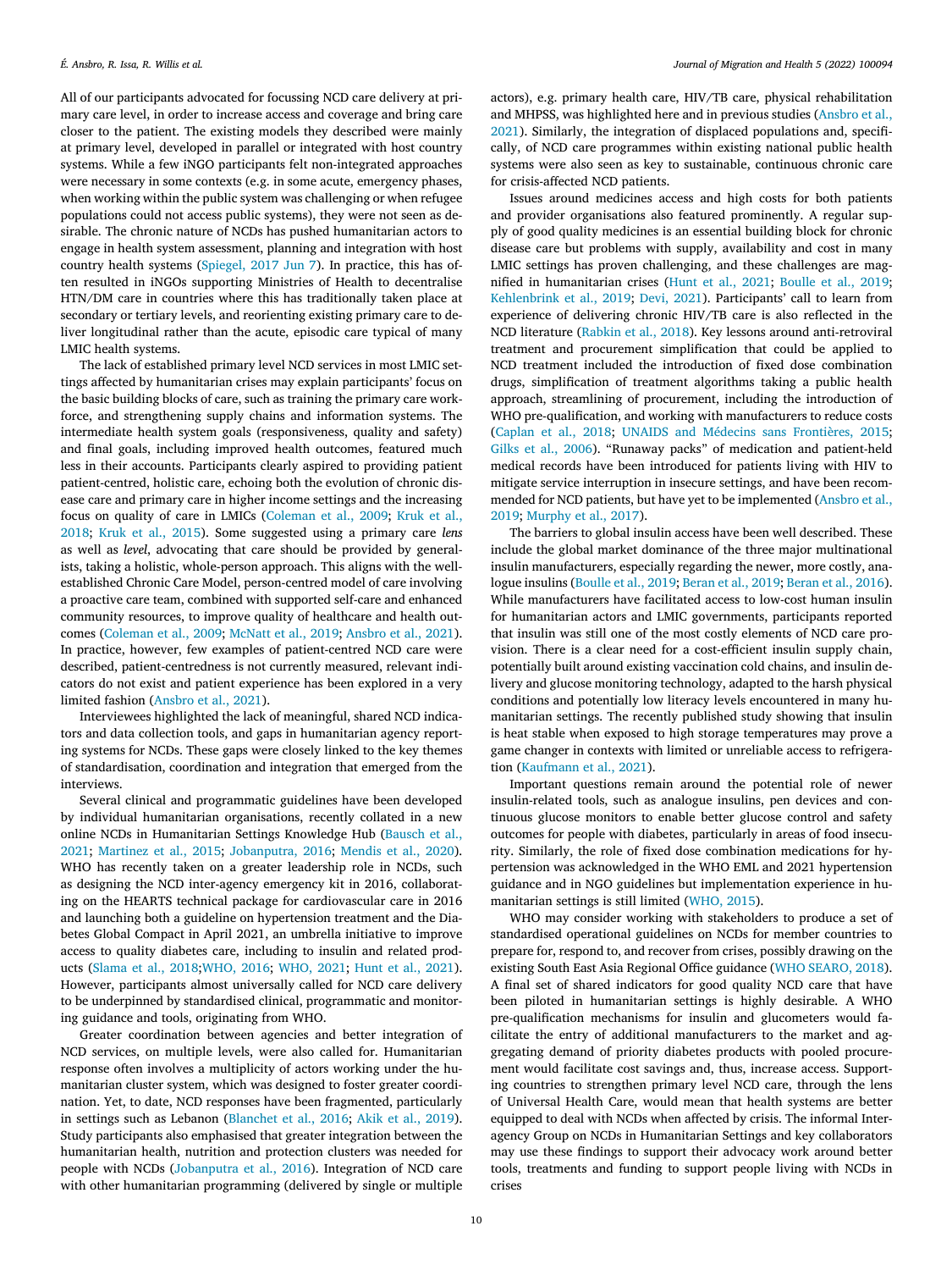<span id="page-10-0"></span>High quality research is needed to better define how to deliver effective and feasible integrated, patient-centred models of care for hypertension and diabetes in humanitarian settings. We need more evidence on patient and provider experiences and preferences; on peer support and patient empowerment approaches (including for nutrition and food aid), and on how best to adapt the HIV differentiated care model to [cardiovascular](#page-11-0) disease and diabetes (Edwards et al., 2015; Some et al., 2016; [Venables](#page-11-0) et al., 2016).

#### *4.1. Strengths and limitations*

This is the first paper to draw together the opinions and experiences of the key international stakeholders involved in NCDs in humanitarian settings. We interviewed participants from implementing, policy, advocacy and research organisations whose experiences spanned different continents, crises and responses over the past two decades. Our adapted conceptual framework highlighted the patient perspective and the importance of continuity, integration and sustainability in designing models of NCD care in crises. Limitations included the limited number of interviews, which were conducted in English by a single interviewer, although it was felt that theoretical saturation was reached. We purposively selected respondents, which may have led to a reliance on those from our networks, most of whom were based in the global North, while the representation of local NGOs was more limited. Patient or provider perspectives were not included in this sample and, thus, their views on what should be included in a model of care and on prioritisation of interventions for NCDs in crisis response in humanitarian settings could not be included. We recommend that future research should include both patient and provider perspectives.

## **5. Conclusions**

Models of care for hypertension and diabetes in humanitarian crises are diverse and highly context-dependent. The design of future models would be facilitated by more comprehensive clinical and operational guidance from WHO, which would foster standardisation, continuity, integration and, thus, better quality care. Future models should also take a health system strengthening approach, and use patient-centred design, ideally co-creating care models with patients and providers. Lessons may also be learned from the development of chronic care models in both high- and low-income settings.

#### **Funding statement**

This work was supported by a grant from the Novo Nordisk Global Access to Care Department, as part of the Partnering for Change initiative, a collaboration between the International Committee of the Red Cross (ICRC), Danish Red Cross (DRC) and Novo Nordisk. The funder had no influence in the study design, data collection, data analysis, writing of the paper or decision to submit for publication.

## **Declaration of Competing Interest**

The authors declare that they have no known competing financial interests or personal relationships that could have appeared to influence the work reported in this paper.

## **Acknowledgements**

We would like to gratefully acknowledge the participants of this study. This paper forms part of a broader study undertaken under the "Partnering for Change" collaboration between the International Committee of the Red Cross (ICRC), Danish Red Cross (DRC) and Novo Nordisk, with the London School of Hygiene and Tropical Medicine acting as independent research partner.

## **Supplementary materials**

Supplementary material associated with this article can be found, in the online version, at doi[:10.1016/j.jmh.2022.100094.](https://doi.org/10.1016/j.jmh.2022.100094)

## **References**

- ACI, 2013. [Understanding](http://refhub.elsevier.com/S2666-6235(22)00017-4/sbref0008) the process to develop a model of care an ACI framework. Chatswood.
- [Aebischer](http://refhub.elsevier.com/S2666-6235(22)00017-4/sbref0009) Perone, S., [Martinez,](http://refhub.elsevier.com/S2666-6235(22)00017-4/sbref0009) E., Du [Mortier,](http://refhub.elsevier.com/S2666-6235(22)00017-4/sbref0009) S., [Rossi,](http://refhub.elsevier.com/S2666-6235(22)00017-4/sbref0009) R., [Pahud,](http://refhub.elsevier.com/S2666-6235(22)00017-4/sbref0009) M., [Urbaniak,](http://refhub.elsevier.com/S2666-6235(22)00017-4/sbref0009) V., et [al.,](http://refhub.elsevier.com/S2666-6235(22)00017-4/sbref0009) 2017. [Non-communicable](http://refhub.elsevier.com/S2666-6235(22)00017-4/sbref0009) diseases in humanitarian settings: ten essential questions. Confl. Health 11 (1), 17.
- [Akik,](http://refhub.elsevier.com/S2666-6235(22)00017-4/sbref0010) C., [Ghattas,](http://refhub.elsevier.com/S2666-6235(22)00017-4/sbref0010) H., [Mesmar,](http://refhub.elsevier.com/S2666-6235(22)00017-4/sbref0010) S., [Rabkin,](http://refhub.elsevier.com/S2666-6235(22)00017-4/sbref0010) M., [El-Sadr,](http://refhub.elsevier.com/S2666-6235(22)00017-4/sbref0010) W.M., [Fouad,](http://refhub.elsevier.com/S2666-6235(22)00017-4/sbref0010) FM., 2019. Host country responses to [non-communicable](http://refhub.elsevier.com/S2666-6235(22)00017-4/sbref0010) diseases amongst Syrian refugees: a review. Confl. Health 13 (1), 8 Dec 22.
- [Ansbro,](http://refhub.elsevier.com/S2666-6235(22)00017-4/sbref0011) É., [Homan,](http://refhub.elsevier.com/S2666-6235(22)00017-4/sbref0011) T., [Qasem,](http://refhub.elsevier.com/S2666-6235(22)00017-4/sbref0011) J., [Bil,](http://refhub.elsevier.com/S2666-6235(22)00017-4/sbref0011) K., Rasoul [Tarawneh,](http://refhub.elsevier.com/S2666-6235(22)00017-4/sbref0011) M., [Roberts,](http://refhub.elsevier.com/S2666-6235(22)00017-4/sbref0011) B., et [al.,](http://refhub.elsevier.com/S2666-6235(22)00017-4/sbref0011) 2021. MSF experiences of providing [multidisciplinary](http://refhub.elsevier.com/S2666-6235(22)00017-4/sbref0011) primary level NCD care for Syrian refugees and the host population in Jordan: an implementation study guided by the RE-AIM framework. BMC Health Serv. Res. 21 (1), 381 Dec 26.
- [Ansbro,](http://refhub.elsevier.com/S2666-6235(22)00017-4/sbref0012) É.M., [Biringanine,](http://refhub.elsevier.com/S2666-6235(22)00017-4/sbref0012) M., [Caleo,](http://refhub.elsevier.com/S2666-6235(22)00017-4/sbref0012) G., [Prieto-Merino,](http://refhub.elsevier.com/S2666-6235(22)00017-4/sbref0012) D., [Sadique,](http://refhub.elsevier.com/S2666-6235(22)00017-4/sbref0012) Z., [Perel,](http://refhub.elsevier.com/S2666-6235(22)00017-4/sbref0012) P., et [al.,](http://refhub.elsevier.com/S2666-6235(22)00017-4/sbref0012) 2019. Management of diabetes and associated costs in a complex humanitarian setting in the Democratic Republic of Congo: a retrospective cohort study. BMJ Open 9 (11), e030176 Nov 24.
- [Bausch,](http://refhub.elsevier.com/S2666-6235(22)00017-4/sbref0013) F.J., [Beran,](http://refhub.elsevier.com/S2666-6235(22)00017-4/sbref0013) D., [Hering,](http://refhub.elsevier.com/S2666-6235(22)00017-4/sbref0013) H., [Boulle,](http://refhub.elsevier.com/S2666-6235(22)00017-4/sbref0013) P., [Chappuis,](http://refhub.elsevier.com/S2666-6235(22)00017-4/sbref0013) F., [Dromer,](http://refhub.elsevier.com/S2666-6235(22)00017-4/sbref0013) C., et [al.,](http://refhub.elsevier.com/S2666-6235(22)00017-4/sbref0013) 2021. Operational considerations for the management of [non-communicable](http://refhub.elsevier.com/S2666-6235(22)00017-4/sbref0013) diseases in humanitarian emergencies. Confl. Health 15 (1), 9 Dec 25.
- [Beran,](http://refhub.elsevier.com/S2666-6235(22)00017-4/sbref0014) D., [Ewen,](http://refhub.elsevier.com/S2666-6235(22)00017-4/sbref0014) M., [Laing,](http://refhub.elsevier.com/S2666-6235(22)00017-4/sbref0014) R., 2016. Constraints and challenges in access to insulin: a global [perspective.](http://refhub.elsevier.com/S2666-6235(22)00017-4/sbref0014) Lancet Diabetes Endocrinol. 4 (3), 275–285 Mar 1.
- [Beran,](http://refhub.elsevier.com/S2666-6235(22)00017-4/sbref0015) D., [Hemmingsen,](http://refhub.elsevier.com/S2666-6235(22)00017-4/sbref0015) B., [Yudkin,](http://refhub.elsevier.com/S2666-6235(22)00017-4/sbref0015) JS., 2019. Analogue insulin as an essential medicine: the need for more evidence and lower prices. Lancet Diabetes Endocrinol 7 (5), 338 May 1.
- [Blanchet,](http://refhub.elsevier.com/S2666-6235(22)00017-4/sbref0016) K., [Fouad,](http://refhub.elsevier.com/S2666-6235(22)00017-4/sbref0016) F.M., [Pherali,](http://refhub.elsevier.com/S2666-6235(22)00017-4/sbref0016) T., 2016. Syrian refugees in Lebanon: the search for universal health [coverage.](http://refhub.elsevier.com/S2666-6235(22)00017-4/sbref0016) Confl. Health 10 (1), 12 Dec 1.
- [Blanchet,](http://refhub.elsevier.com/S2666-6235(22)00017-4/sbref0017) K., [Ramesh,](http://refhub.elsevier.com/S2666-6235(22)00017-4/sbref0017) A., [Frison,](http://refhub.elsevier.com/S2666-6235(22)00017-4/sbref0017) S., [Warren,](http://refhub.elsevier.com/S2666-6235(22)00017-4/sbref0017) E., [Hossain,](http://refhub.elsevier.com/S2666-6235(22)00017-4/sbref0017) M., [Smith,](http://refhub.elsevier.com/S2666-6235(22)00017-4/sbref0017) J., et [al.,](http://refhub.elsevier.com/S2666-6235(22)00017-4/sbref0017) 2017. Evidence on public health interventions in [humanitarian](http://refhub.elsevier.com/S2666-6235(22)00017-4/sbref0017) crises. Lancet 390 (10109), 2287–2296 (London, England)Nov 18.
- [Boulle,](http://refhub.elsevier.com/S2666-6235(22)00017-4/sbref0018) P., [Kehlenbrink,](http://refhub.elsevier.com/S2666-6235(22)00017-4/sbref0018) S., [Smith,](http://refhub.elsevier.com/S2666-6235(22)00017-4/sbref0018) J., [Beran,](http://refhub.elsevier.com/S2666-6235(22)00017-4/sbref0018) D., [Jobanputra,](http://refhub.elsevier.com/S2666-6235(22)00017-4/sbref0018) K., 2019. Challenges associated with providing diabetes care in [humanitarian](http://refhub.elsevier.com/S2666-6235(22)00017-4/sbref0018) settings. Lancet Diabetes Endocrinol. 0 (0) Mar 13.
- [Bradley,](http://refhub.elsevier.com/S2666-6235(22)00017-4/sbref0019) E.H., [Curry,](http://refhub.elsevier.com/S2666-6235(22)00017-4/sbref0019) L.A., [Devers,](http://refhub.elsevier.com/S2666-6235(22)00017-4/sbref0019) KJ., 2007. Qualitative data analysis for health services research: developing taxonomy, themes, and theory. Health Serv. Res. 42 (4), [1758–1772](http://refhub.elsevier.com/S2666-6235(22)00017-4/sbref0019) Aug.
- [Buttenheim,](http://refhub.elsevier.com/S2666-6235(22)00017-4/sbref0020) A., 2009. Impact evaluation in the [post-disaster](http://refhub.elsevier.com/S2666-6235(22)00017-4/sbref0020) setting: a conceptual discussion in the context of the 2005 Pakistan earthquake. 3ie Publications 2009-5, International Initiative for Impact Evaluation (3ie). Dec 15.

[Caplan,](http://refhub.elsevier.com/S2666-6235(22)00017-4/sbref0021) M., [Daar,](http://refhub.elsevier.com/S2666-6235(22)00017-4/sbref0021) E., [Corado,](http://refhub.elsevier.com/S2666-6235(22)00017-4/sbref0021) K., 2018. Next generation fixed dose combination pharmacotherapies for treating HIV. Expert Opin. [Pharmacother.](http://refhub.elsevier.com/S2666-6235(22)00017-4/sbref0021) 19 (6), 589–596 Apr 13.

[Cloninger,](http://refhub.elsevier.com/S2666-6235(22)00017-4/sbref0022) CR., 2011. [Person-centred](http://refhub.elsevier.com/S2666-6235(22)00017-4/sbref0022) integrative care. J. Eval. Clin. Pract. 17 (2), 371–372 Apr.

- [Coleman,](http://refhub.elsevier.com/S2666-6235(22)00017-4/sbref0023) K., [Austin,](http://refhub.elsevier.com/S2666-6235(22)00017-4/sbref0023) B.T., [Brach,](http://refhub.elsevier.com/S2666-6235(22)00017-4/sbref0023) C., [Wagner,](http://refhub.elsevier.com/S2666-6235(22)00017-4/sbref0023) EH., 2009 Jan. Evidence on the chronic care model in the new [millennium.](http://refhub.elsevier.com/S2666-6235(22)00017-4/sbref0023) Health Aff. 28 (1), 75–85.
- CRED, 2013. People affected by conflict 2013: Humanitarian needs in numbers. Centre for Research on the Epidemiology of Disasters, Brussels [Internet][cited 2021 Sep 6]Available from [https://www.cred.be/index.php?q](https://www.cred.be/index.php?q=node/1329)=node/1329.
- CRED, 2018. Natural Disasters in 2017. Centre for Research on the Epidemiology of Disasters, Brussels [Internet][cited 2021 Sep 6]Available from [https://www.cred.be/natural-disasters-2017.](https://www.cred.be/natural-disasters-2017)
- [Davidson,](http://refhub.elsevier.com/S2666-6235(22)00017-4/sbref0024) P., [Halcomb,](http://refhub.elsevier.com/S2666-6235(22)00017-4/sbref0024) E., [Hickman,](http://refhub.elsevier.com/S2666-6235(22)00017-4/sbref0024) L., [Phillips,](http://refhub.elsevier.com/S2666-6235(22)00017-4/sbref0024) J., [Graham,](http://refhub.elsevier.com/S2666-6235(22)00017-4/sbref0024) B., 2006. Beyond the rhetoric: what do we mean by a 'model of care'? Aust. J. Adv. Nurs. 23 (3), 47–55.
- [Devi,](http://refhub.elsevier.com/S2666-6235(22)00017-4/sbref0025) S., 2021. Aid agencies turn attention to diabetes. Lancet 397 (10279), 1049–1050 (London, [England\)Mar](http://refhub.elsevier.com/S2666-6235(22)00017-4/sbref0025) 20.
- [Dewachi,](http://refhub.elsevier.com/S2666-6235(22)00017-4/sbref0026) O., [Skelton,](http://refhub.elsevier.com/S2666-6235(22)00017-4/sbref0026) M., [Nguyen,](http://refhub.elsevier.com/S2666-6235(22)00017-4/sbref0026) V.-.K., [Fouad,](http://refhub.elsevier.com/S2666-6235(22)00017-4/sbref0026) F.M., [Sitta,](http://refhub.elsevier.com/S2666-6235(22)00017-4/sbref0026) G.A., [Maasri,](http://refhub.elsevier.com/S2666-6235(22)00017-4/sbref0026) Z., et [al.,](http://refhub.elsevier.com/S2666-6235(22)00017-4/sbref0026) 2014. Changing therapeutic [geographies](http://refhub.elsevier.com/S2666-6235(22)00017-4/sbref0026) of the Iraqi and Syrian wars. Lancet 383 (9915), 449–457 Feb.
- [Ebrahim,](http://refhub.elsevier.com/S2666-6235(22)00017-4/sbref0027) S., [Pearce,](http://refhub.elsevier.com/S2666-6235(22)00017-4/sbref0027) N., [Smeeth,](http://refhub.elsevier.com/S2666-6235(22)00017-4/sbref0027) L., [Casas,](http://refhub.elsevier.com/S2666-6235(22)00017-4/sbref0027) J.P., [Jaffar,](http://refhub.elsevier.com/S2666-6235(22)00017-4/sbref0027) S., [Piot,](http://refhub.elsevier.com/S2666-6235(22)00017-4/sbref0027) P., 2013. Tackling non– communicable diseases in low- and [middle-income](http://refhub.elsevier.com/S2666-6235(22)00017-4/sbref0027) countries: is the evidence from high-income countries all we need? PLoS Med 10 (1), e1001377 Jan 29.
- [Edwards,](http://refhub.elsevier.com/S2666-6235(22)00017-4/sbref0028) J.K., [Bygrave,](http://refhub.elsevier.com/S2666-6235(22)00017-4/sbref0028) H., Van den [Bergh,](http://refhub.elsevier.com/S2666-6235(22)00017-4/sbref0028) R., [Kizito,](http://refhub.elsevier.com/S2666-6235(22)00017-4/sbref0028) W., [Cheti,](http://refhub.elsevier.com/S2666-6235(22)00017-4/sbref0028) E., [Kosgei,](http://refhub.elsevier.com/S2666-6235(22)00017-4/sbref0028) R.J., et [al.,](http://refhub.elsevier.com/S2666-6235(22)00017-4/sbref0028) 2015. HIV with [non-communicable](http://refhub.elsevier.com/S2666-6235(22)00017-4/sbref0028) diseases in primary care in Kibera, Nairobi, Kenya: characteristics and outcomes 2010-2013. Trans. R. Soc. Trop. Med. Hyg. 109 (7), 440–446 Jul 1.
- [Ensor,](http://refhub.elsevier.com/S2666-6235(22)00017-4/sbref0029) T., [Cooper,](http://refhub.elsevier.com/S2666-6235(22)00017-4/sbref0029) S., 2004. Overcoming Barriers to Health Service Access and Influencing the Demand Side Through Purchasing. The International Bank for [Reconstruction](http://refhub.elsevier.com/S2666-6235(22)00017-4/sbref0029) and Development / The World Bank.
- [Fuhr,](http://refhub.elsevier.com/S2666-6235(22)00017-4/sbref0030) D.C., [Roberts,](http://refhub.elsevier.com/S2666-6235(22)00017-4/sbref0030) B., [Woodward,](http://refhub.elsevier.com/S2666-6235(22)00017-4/sbref0030) A., [Sondorp,](http://refhub.elsevier.com/S2666-6235(22)00017-4/sbref0030) E., [Sijbrandij,](http://refhub.elsevier.com/S2666-6235(22)00017-4/sbref0030) M., de [Graaff,](http://refhub.elsevier.com/S2666-6235(22)00017-4/sbref0030) A., et [al.,](http://refhub.elsevier.com/S2666-6235(22)00017-4/sbref0030) 2020. Health system [responsiveness](http://refhub.elsevier.com/S2666-6235(22)00017-4/sbref0030) to the mental health needs of forcibly displaced persons. In: Health Policy and Systems Responses to Forced Migration. Springer International Publishing, Cham, pp. 213–234.
- [Gilks,](http://refhub.elsevier.com/S2666-6235(22)00017-4/sbref0031) C., [Crowley,](http://refhub.elsevier.com/S2666-6235(22)00017-4/sbref0031) S., [Ekpini,](http://refhub.elsevier.com/S2666-6235(22)00017-4/sbref0031) R., [Gove,](http://refhub.elsevier.com/S2666-6235(22)00017-4/sbref0031) S., [Perriens,](http://refhub.elsevier.com/S2666-6235(22)00017-4/sbref0031) J., [Souteyrand,](http://refhub.elsevier.com/S2666-6235(22)00017-4/sbref0031) Y., et [al.,](http://refhub.elsevier.com/S2666-6235(22)00017-4/sbref0031) 2006. The WHO public-health approach to [antiretroviral](http://refhub.elsevier.com/S2666-6235(22)00017-4/sbref0031) treatment against HIV in resource-limited settings. Lancet 368 (9534), 505–510 (London, England)Aug 5.
- Guest, G., Bunce, A., Johnson, L., 2016. How Many Interviews Are Enough?: An Experiment with Data Saturation and Variability. Field Methods 18 (1), 59–82. doi[:10.1177/1525822X05279903.](https://doi.org/10.1177/1525822X05279903)